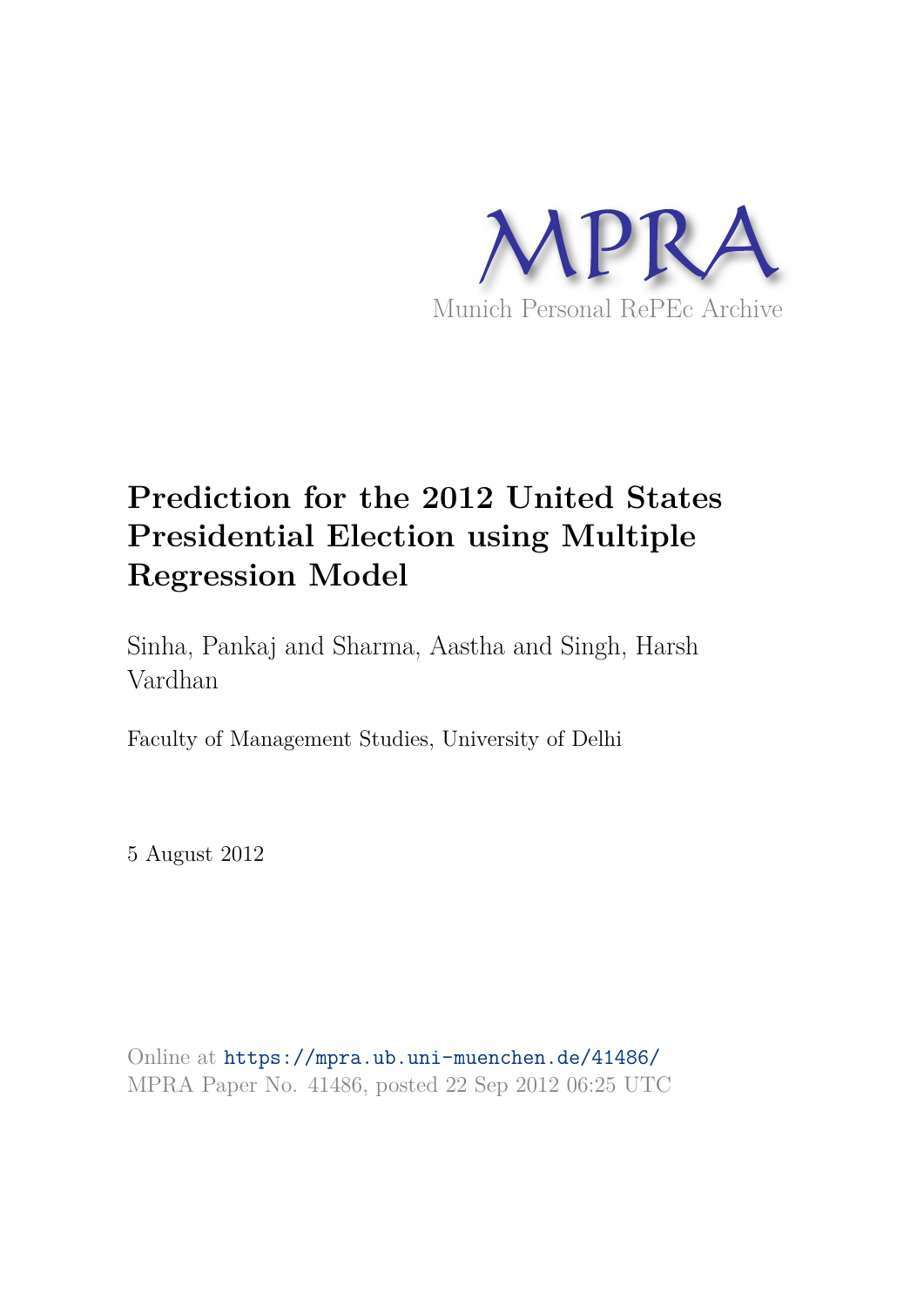# **Prediction for the 2012 United States Presidential Election using Multiple Regression Model**

*Pankaj Sinha, Aastha Sharma and Harsh Vardhan Singh*  Faculty of Management Studies, University of Delhi

#### **Abstract**

This paper investigates the factors responsible for predicting 2012 U.S. Presidential election. Though contemporary discussions on Presidential election mention that unemployment rate will be a deciding factor in this election, it is found that unemployment rate is not significant for predicting the forthcoming Presidential election. Except GDP growth rate, various other economic factors like interest rate, inflation, public debt, change in oil and gold prices, budget deficit/surplus and exchange rate are also not significant for predicting the U.S. Presidential election outcome. Lewis-Beck and Rice (1982) proposed Gallup rating, obtained in June of the election year, as a significant indicator for forecasting the Presidential election. However, the present study finds that even though there exists a relationship between June Gallup rating and incumbent vote share in the Presidential election, the Gallup rating cannot be used as the sole indicator of the Presidential elections. Various other non-economic factors like scandals linked to the incumbent President and the performance of the two parties in the midterm elections are found to be significant. We study the influence of the above economic and non-economic variables on voting behavior in U.S. Presidential elections and develop a suitable regression model for predicting the 2012 U.S. Presidential election. The emergence of new non-economic factors reflects the changing dynamics of U.S. Presidential election outcomes. The proposed model forecasts that the Democrat candidate Mr. Barack Obama is likely to get a vote percentage between 51.818 % - 54.239 %, with 95% confidence interval.

#### **1. Introduction**

The outcome of the United States Presidential elections has a significant influence on world economies, developed or developing. The road to the White House is a rocky and long one. Over the years, several researchers have tried to explain the results of the electoral contest which leads to one of the most powerful jobs in the world, that of the President of the United States of America.

1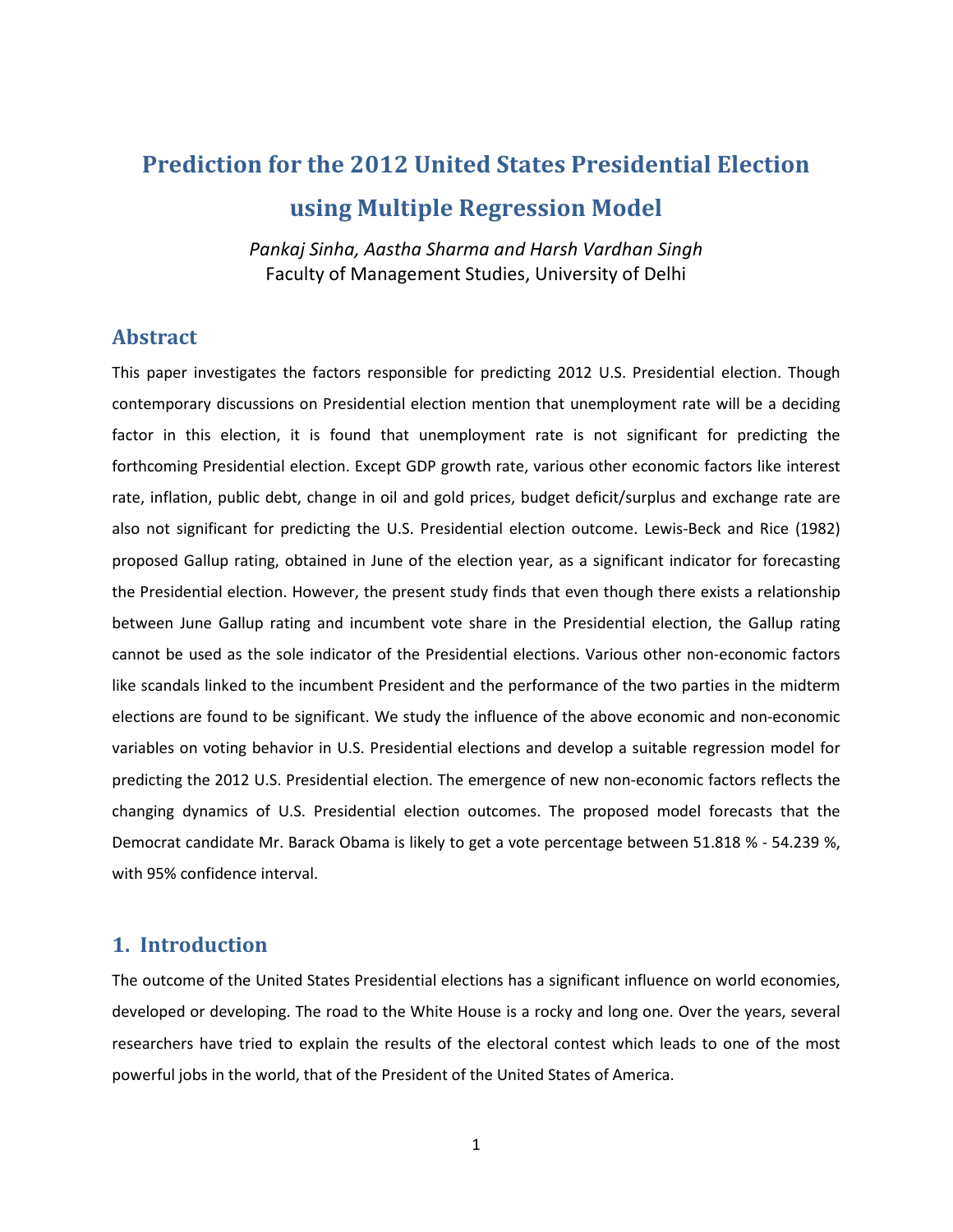Several models have been proposed in the past for forecasting Presidential elections result. Literature suggests that economic variables can be taken as the independent variables while some suggest use of non-economic variables to get the forecasts. Each method has its respective merits and de-merits. In this paper, we explore the impact of various economic and non-economic variables on the Presidential forecasting model.

For prediction of Presidential elections, researchers such as Fair (1978, 2012) analyze economic factors such as (annual rate) growth rate of real per capita GDP in the first three quarters of the election year. Abramowitz (1988) uses the growth rate of the economy in the first six months of the election year. Lichtman (2005, 2008) also refers to the growth rate to develop two of the "keys" for the White House. Sinha and Bansal (2008) derive predictive density function under Hierarchical priors and use these results to forecast 2008 U.S. Presidential election using Ray Fair's model.

Apart from growth, inflation is the second variable that is widely accepted as an indicator of the economic health of a country. Fair (1978, 2012) used the absolute value of the growth rate of the GDP deflator as an indicator to gauge the election results. The same definition is used by Cuzan, Heggen and Bundrick (2000) to analyse the outcome of presidential elections outcomes based on simulation run over fiscal models.

The third macroeconomic variable in consideration is unemployment rate of the United States. Intuitively speaking, several researchers might consider the unemployment rate to be a measure of the discontent of the people. The change in unemployment rate has also been used to forecast election results by researchers including Jérôme and Jérôme -Speziari (2011). However, the inexact nature of this relationship has been highlighted by Silver (2011), finding that there has been no relationship between the unemployment rate and the margin of victory (defeat).

So, the major macroeconomic variables which have been studied to influence Presidential election outcomes are the growth rate, the unemployment rate and the inflation rate of an economy.

Several studies have chosen to look at economic factors in a different manner altogether. Erikson and Wlezien (1996) chose to refer to economic indicators holistically, looking at the index of leading economic indicators. The Bread and Peace model by Hibbs (2000, 2012) considers growth in real disposable per capita income as an economic indicator to measure the likelihood of the incumbent party in an election to retain the White House.

2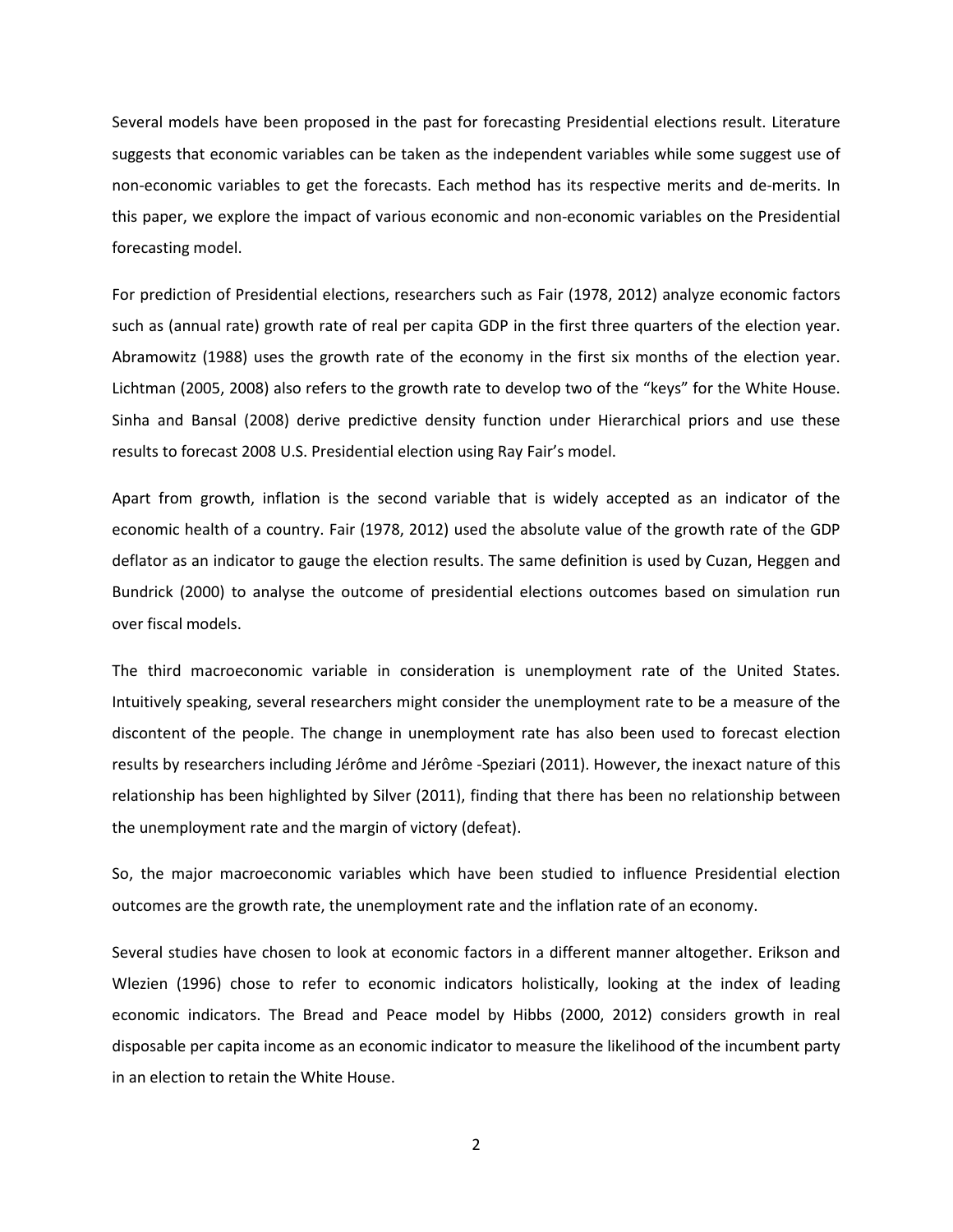Even though the key indicator(s) to any Presidential Election are widely accepted to be economic in nature, non-economic factors do play a major role in the determination of an election outcome. The most prominent non-economic factor in this regard is whether the country is currently involved in any military interventions. War/peace have been referenced as a factor in studies done by Fair (1978, 2012), Hibbs (2000,2012), Lichtman and Keilis-Borok (1996).

Another key non economic factor which emerges from past discussions in the field is that of incumbency. Not just with regard to the incumbent President running for office again, but also the number of terms the incumbent party has spent in office plays a role in the re-election prospects. Fair (1978, 2008), Bartells and Zaller (2001) and Lichtman and Keilis-Borok (1996) refer to incumbency as a factor for reelection. Alan I. Abramowitz (1988) adds to the research in the field by building a model that included a "time for change" factor- dependent on the number of terms the incumbent party has been in power.

Lewis-Beck and Rice (1982) include presidential popularity as a factor to formulate a model for predicting the result of the presidential elections. The inclusion of these factors comes from extending Lee Seigelman's (1979) work which proves that there exists a relationship between the popularity rating of the incumbent president and the preceding election. Seigelman's model provides a relationship between the popular vote share of the incumbent and the Gallup rating as obtained on the last preelection popularity poll. Lewis-Beck et al (1982) however, proposes the use of Gallup Ratings as obtained in June of the election year. This decision to take the June rating rather than a rating closer to the process has multiple reasons, the primary one being that the closer the process is, the larger the electoral mood swings are likely to be. As discussed by Lewis-Beck et al (1982), the June rating is ideal since it measures job approval in a period of relative political calm, pre-conventions and post-primaries. Though in the present study we find that there exists a relationship between Gallup ratings (June) and Presidential Election, it is worth noting that the Gallup survey, though extensive, is non-exhaustive in nature, and hence can't be used as the sole indicator of the Presidential Elections.

Apart from the presidential elections, the other Federal elections held in the USA consist of those for the Congress- i.e. the Senate and the House of Representatives. While the Members of the House of Representatives (often called the House) have a term of two years, Members of the Senate have a six year long term, staggered such that 33% of the Senate undergoes elections every two years. In almost all of the midterm elections held since 1948, the incumbent party has made gains in the midterm House elections only in the 1998 and 2002 elections. The midterm House election is typically seen as a

3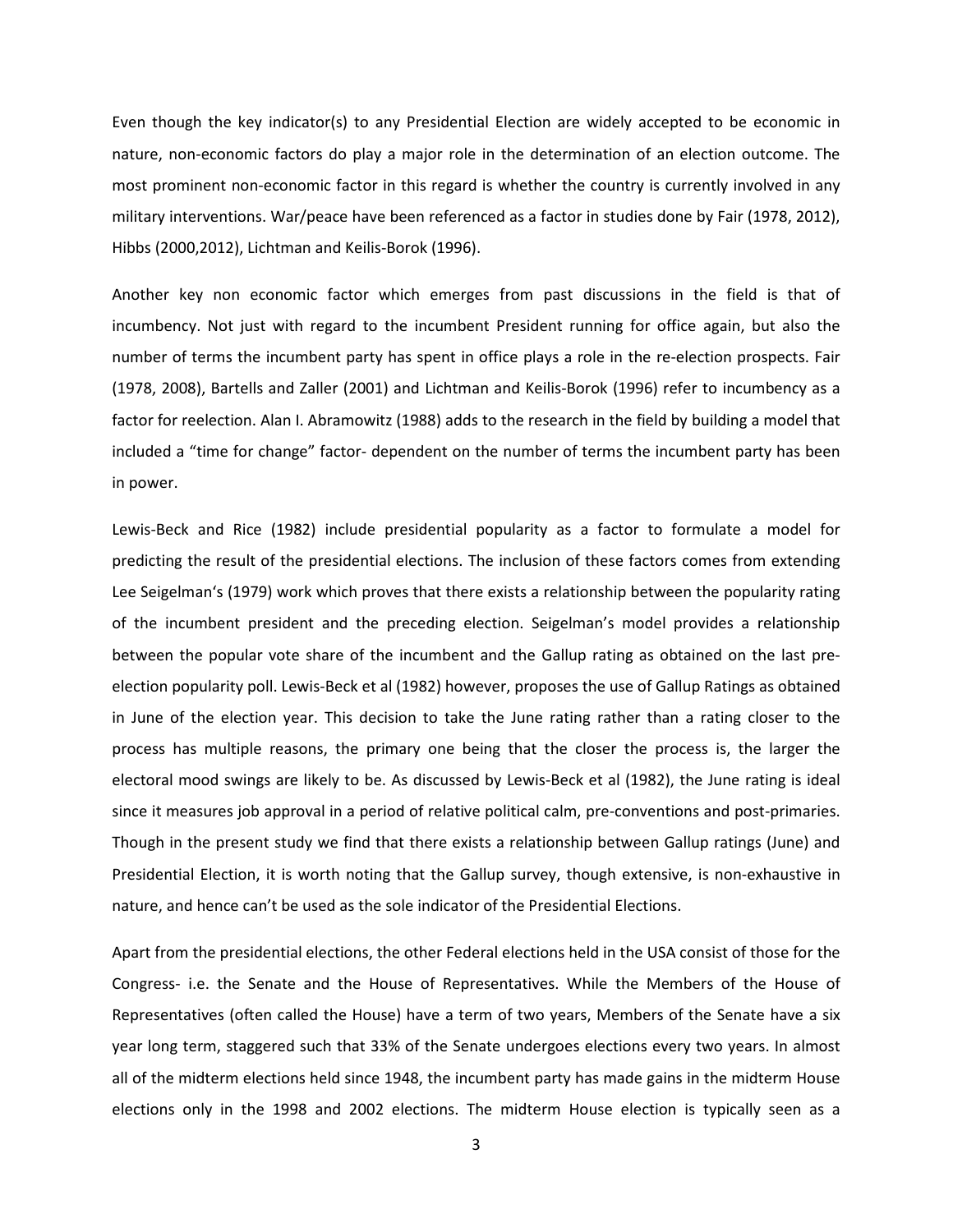referendum on the ruling party (Tufte, 1975). As discussed by Tufte (1975), it is almost inevitable that the incumbent party will lose seats in the House, the important thing to note becomes whether or not it will lose the majority stake after the midterm elections.

In view of the above studies, it seems that using a combination of economic and non economic factors, a regression model can be used for predicting U.S. Presidential elections. In this paper, we study the influence of various economic and non-economic variables on voting behavior in U.S. Presidential elections and develop a suitable regression model for predicting the 2012 U.S. Presidential election.

The section 2 of this paper lists out all the factors that we consider during the development of the prediction model. It also discusses the sources of the data used in this research. Section 3 analyzes various regression models using economic and non-economic variables. Variables for the proposed model are selected after a careful analysis. In section 4, we test the proposed model by forecasting 2008 U.S. Presidential election. Section 5 presents the election forecasts of the 2012 election using the proposed model.

#### **2. Significance of Factors Considered**

In this section, on the basis of the above literature review, we analyze various factors (economic and non-economic) to find out the significant variables that could be used in forecasting Presidential elections. The following factors, listed under the two categories, have been considered:

**Economic Factors:** In this, we discuss the different economic factors that might affect the US Presidential election outcome. While factors like unemployment rate, growth rate, inflation, interest rate and healthcare budget affect the perception of the citizens about the incumbent President's work and effectively that of the ruling party, other factors like budgetary deficit/surplus and public debt signal the robustness of the national economy. A budgetary deficit is a signal of economic overspending and could turn out to be favorable for the incumbent party. On the other hand, a budgetary surplus is a signal of conservative management of the economy and might be unapproved by the citizens. Global economic indicators like oil prices, gold rate and exchange rate reflect the impact of the state of the foreign economies on the United States economy and might have an impact on the election results. The following is the list of the various economic factors considered:

1. Unemployment Rate: Annual average unemployment rate (percent) of civilian labor force i.e. 16 years and over, as defined, by Bureau of Labor Statistics (2012a). To further explore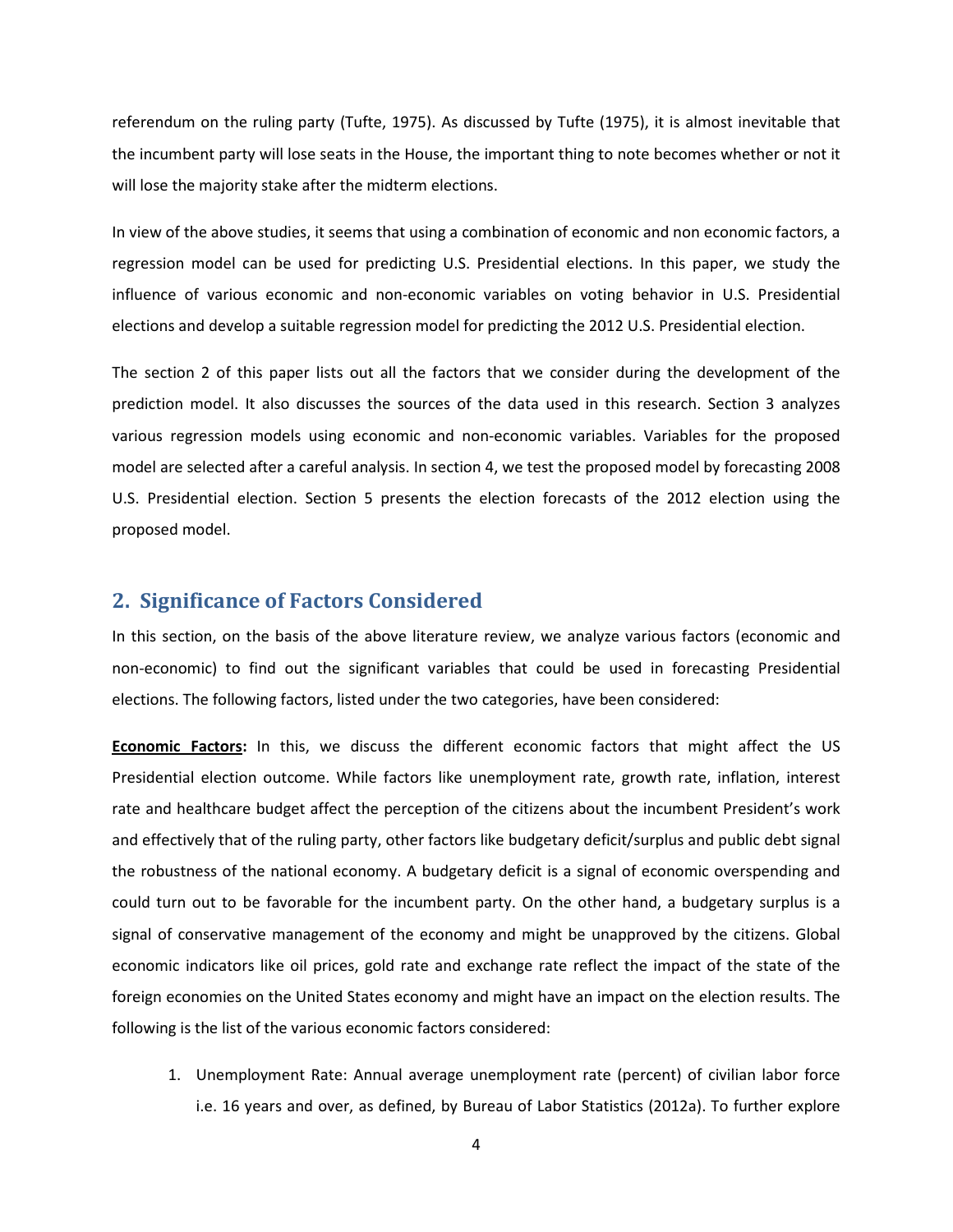the impact of the national unemployment rate on the Presidential results, the quadrennial percentage change in unemployment rate is also considered.

- 2. Budget Deficit/Surplus: The excess or deficit of budgetary receipts over the budgetary outlays as a percent of GDP, as defined by The White House (2012).
- 3. Gold Prices: The quadrennial (%) change in annual average price per ounce of Gold.
- 4. Exchange Rate: The quadrennial change in the exchange rate of \$ with Franc, Euro, Mark and Pound is considered. For illustration, \$/£ exchange rate is used.
- 5. Oil Prices: The quadrennial (%) change in average crude oil price in dollars per barrel.
- 6. Interest Rate: The annual Federal funds effective rate as mentioned by the Federal Reserve (2012).
- 7. Public Debt: Government debt as a percentage of the nominal GDP as defined by International Monetary Fund (2010).
- 8. Growth Rate: The growth rate of the real per capita GDP in the first three quarters of the election year (annual rate) as defined by Fair (2006).
- 9. Inflation: The absolute value of the growth rate of the GDP deflator in the first 15 quarters of the administration of the incumbent president (annual rate) as defined by Fair (2006).
- 10. Healthcare Budget: The social benefit spending by the Federal and the State government as a percentage of the national GDP, as provided by Bureau of Economic Analysis (2012).

The data for the economic variables is summarized in Tables 5a and 5b given in the Appendix.

**Non-Economic Factors:** As we shall observe later in this study, it is misleading to assume that U.S. Presidential election is a product of only economic factors. A lot of social and non-economic factors have significant influence on the election outcome. The Presidential work approval rating is a reflection of the perception of the citizens about the work done in the incumbent term. Other non-economic factors listed below might be a source of information about the citizens' opinion of the incumbent party's credentials in the election:

1. Presidential Work Approval Rating: Percentage of the American population that approves or disapproves of the work done by the incumbent President. Even though it is easy to identify from the contemporary literature that the Gallup job approval rating is the most reliable and widely accepted measure, the other considered Presidential job approval rating are Real Clear Politics (since 2000), Rasmussen Reports (since 2003), CNN/ORC International Survey (since 1980), Associated Press-GfK (since 2008). As we observe, most of these ratings are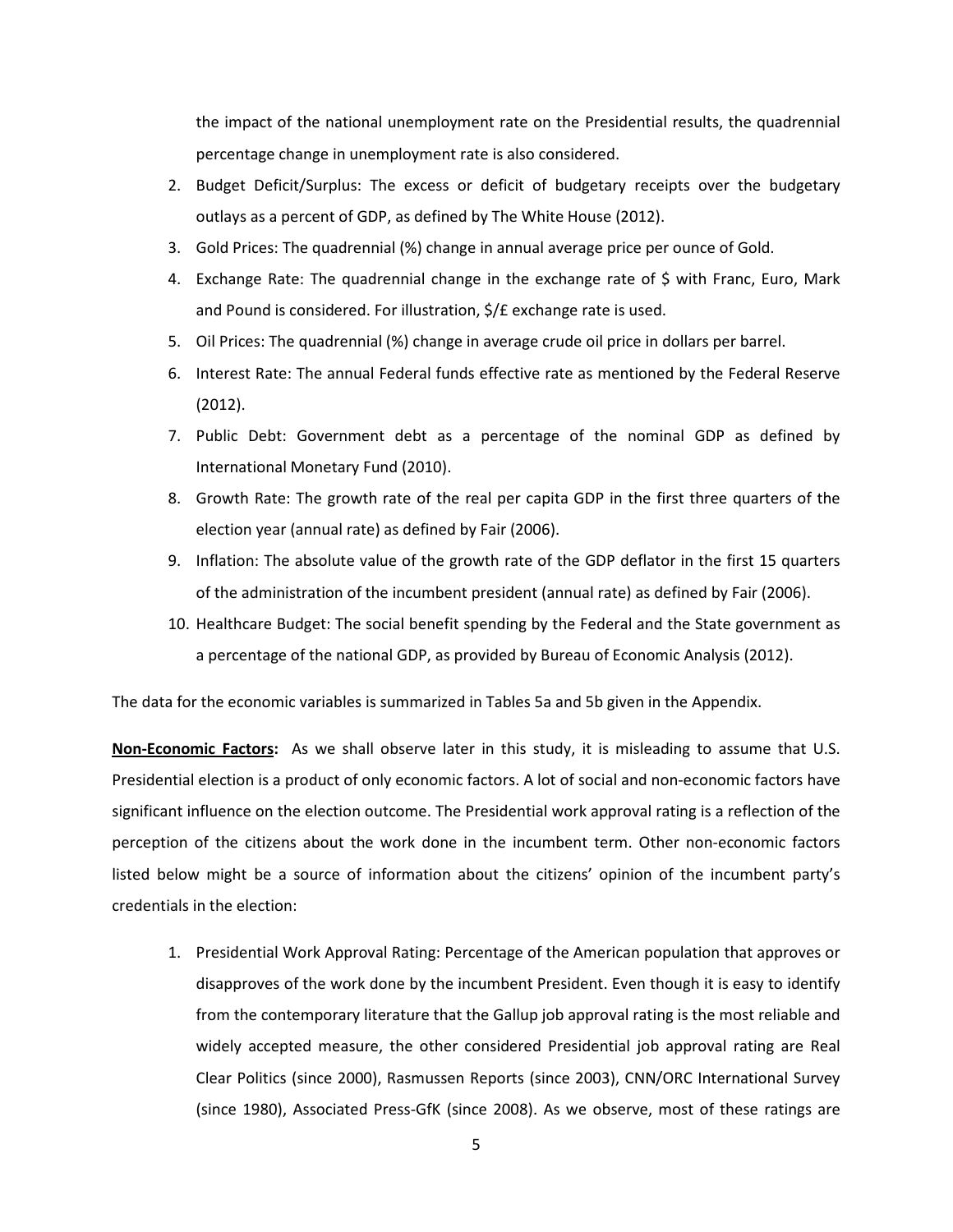recent and not suitable for our analysis. The data used in the analysis is the average Gallup rating of the incumbent President in the month of June of the election year. Also, the average rating of the incumbent President during the tenure is studied. In situations when the elected President resigns or passes away, the approval rating of the incumbent presiding over the current election is considered.

- 2. Incumbent President Scandals: It is the severity of a scandal that occurred in the term of an incumbent President. Scandals could be political, personal or of any other kind that negatively affect the incumbent President's popularity and consequentially that of the incumbent party. The ratings (0-2) for each of the Presidential terms have been given as follows:
	- No major scandal in the Presidential term: 0
	- At least one major scandal of some severity in the Presidential term: 1
	- Scandal of high severity, leading to the possible impeachment/resignation of the incumbent: 2

Table 1 lists the above ratings for the various incumbent Presidents. These values are chosen after detailed news and literature analysis. As we observe, only in the case of President Nixon (1976) and Clinton (2000), the maximum rating of 2 has been given.

- 3. Military Interventions: Impact of the military interventions during the incumbent rule on the perception of the incumbent party. The ratings  $(-1)$  to  $+1$ ) for each of the Presidential terms have been given as follows:
	- The intervention during the Presidential term improved the incumbent popularity: +1
	- The intervention during the Presidential term had no impact on the incumbent popularity: 0
	- The intervention during the Presidential term sabotaged the incumbent popularity: -1

For example, while Mr. George W. Bush gets a -1 rating for his second Presidential tenure due to the unpopular Iraq and Afghanistan wars, Mr. Barack Obama gets a +1 for bringing the war to an end.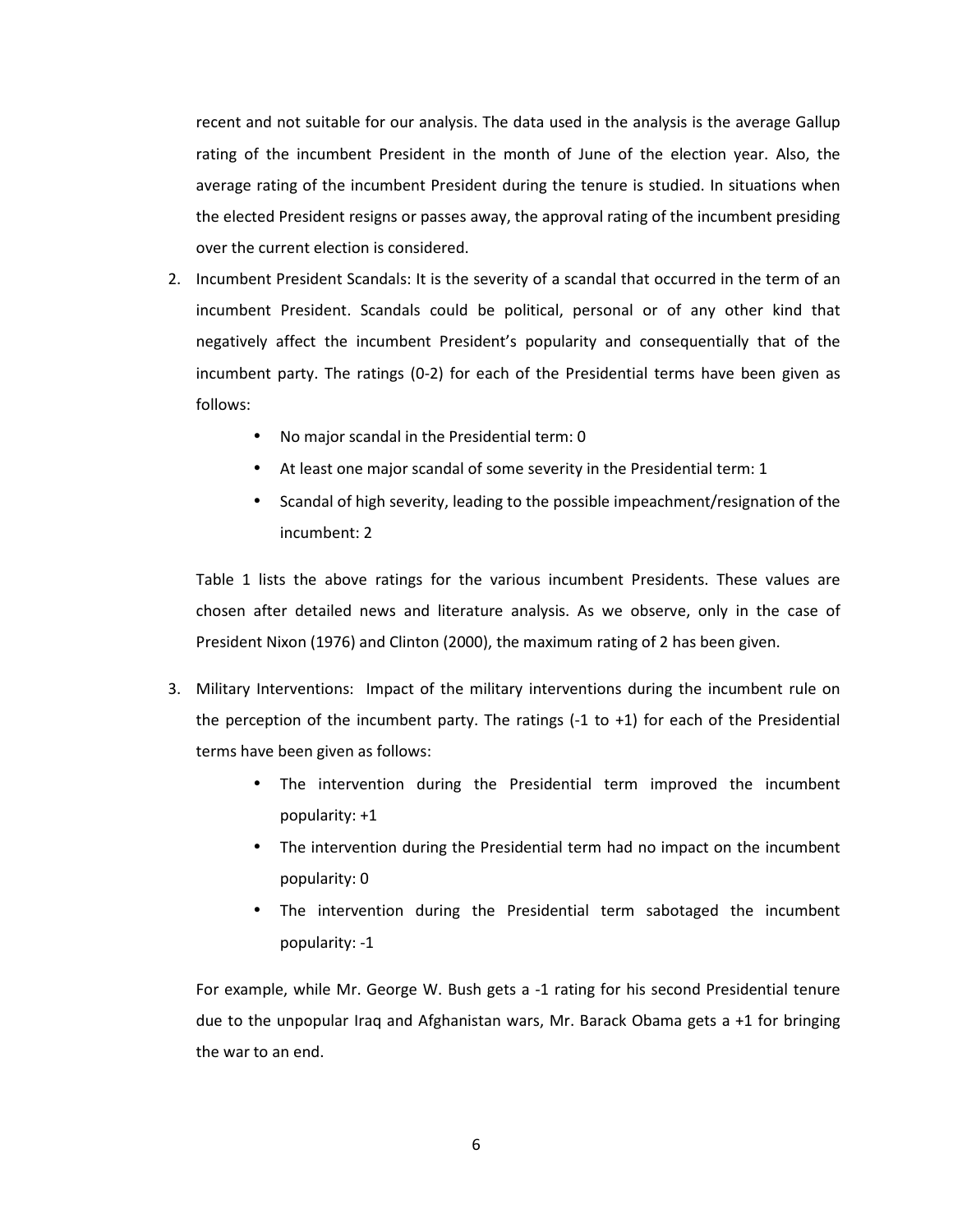4. Midterm Performance: As discussed earlier, it is observed that the incumbent party's performance usually dips in the midterm elections. However, the degree of this performance is a direct indicator and a referendum on the incumbent party's popularity after 2 years in office. While the previously mentioned Presidential Work Approval Rating is influenced by the personality and other features of the incumbent President, the midterm is a clearer indicator of the incumbent party's acceptability. The variable midterm is calculated as follows:

For election year 'n':

#### $([HOUSE_{SEATS}]\times HOUSE_{RESULT}+[SENATE_{SEATS}]\times SENATE_{RESULT})$  $\mathit{HOUSE}_{SEATS}+\mathit{SENATE}_{SEATS}$

where-

*HOUSESEATS*: Total number of seats in the House occupied by the Democrat and Republican party representatives during the midterm election prior to the forthcoming election 'n' *SENATESEATS*: Total number of seats in the Senate occupied by the Democrat and Republican party senators during the midterm election prior to the forthcoming election 'n' The variable *HOUSERESULT* takes value between (-1 and 1) as follows:

- 1 if the incumbent party is in majority in the House after the midterm election prior to the forthcoming Presidential election 'n'
- -1 if the incumbent party is in minority in the House after the midterm election prior to the forthcoming Presidential election 'n'
- 0 otherwise,

The variable *SENATE*<sub>RESULT</sub> takes value between (-1 and 1) as follows:

- 1 if the incumbent party is in majority in the Senate after the midterm election prior to the forthcoming Presidential election 'n'
- -1if the incumbent party is in minority in the Senate after the midterm election prior to the forthcoming Presidential election 'n'
- 0 otherwise

On an average, the number of seats in House is close to 4 times of the seats in Senate. Hence, the variable is tilted towards the values of House<sub>Seats</sub>. Rather than being a flaw, it is useful in being a better estimator of the incumbent party's public perception and acts as a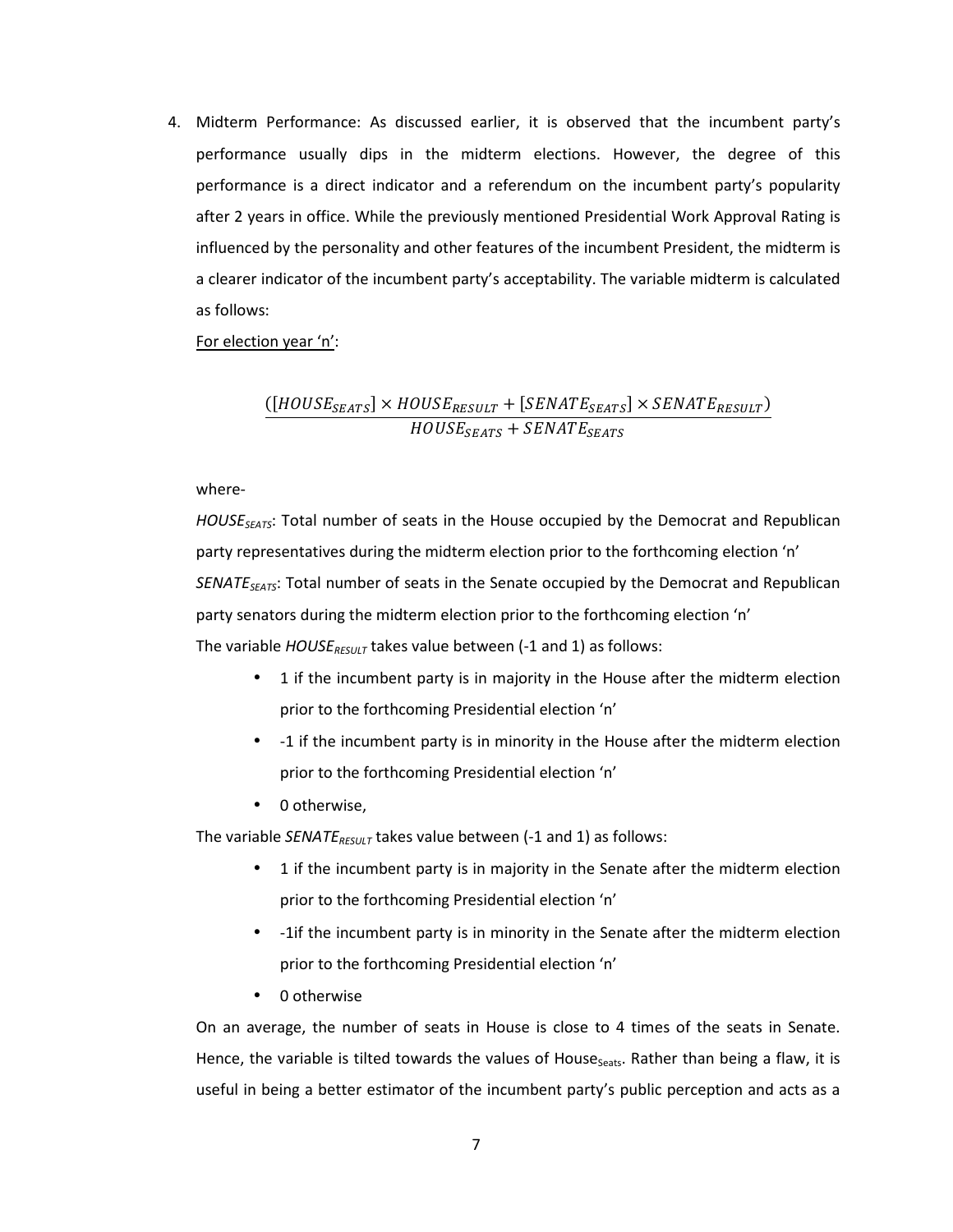measure of referendum. This is due to the fact that in midterm elections, all the seats of the House go to re-election where as in Senate, on an average; only 33% of the seats are being contested for re-election.

For example, for the election of 2008, the value for House<sub>Result</sub> =-1 since the number of the incumbent Republican party's seats in House (202) is less than the number of seats of the Democrat (233). Similarly, Senate<sub>Result</sub> = 0 as the number of Republican and Democratic seats are equal after the midterm election (49 each).

The data for the economic variables is summarized in Tables 1, 2, 3 and 4 given in the Appendix.

#### **Data Sources**

Since the Gallup rating for the Presidents elected before 1948 is not available, all the values for the economic and non-economic variables have been considered since 1948 only. The growth and inflation rate are referred from Fair (2006, 2008, 2012). The unemployment rate is retrieved from the Bureau of Labor Statistics (2012b). The budgetary surplus/deficit data has been taken from The White House (2012). Historical gold prices are taken from the United States National Mining Association (2011) and the \$/£ exchange rate has been obtained from the Bank of England (2010). Historical oil prices have been taken from InflationData.com (2012). The historical Federal funds rate has been obtained from the Federal Reserve (2012) and the healthcare expenditures data is found at Bureau of Economic Analysis (2012). The data on public debt has been obtained from International Monetary Fund (2010).

Non-economic factors like scandals and military interventions have been arrived at after reviewing the contemporary literature on the past Presidential tenures. These include the articles and essays mentioned on the history of United States president like the dedicated White House resource and other reliable links like Miller Center. The historical Gallup average rating in June of the Election Year and Average Gallup term rating were obtained from the Gallup Presidential Poll (2012). While the historical data was available for most of the independent factors, the Federal effective interest rate was found only since 1956. The results for the historical Congress elections have been collected from the Office of the Clerk (2010). Also, the quadrennial change in oil prices was available 1952 onwards.

The dependent factor in our analysis is the vote percentage of the incumbent party in the two-party Presidential election as given in Fair (2006, 2008).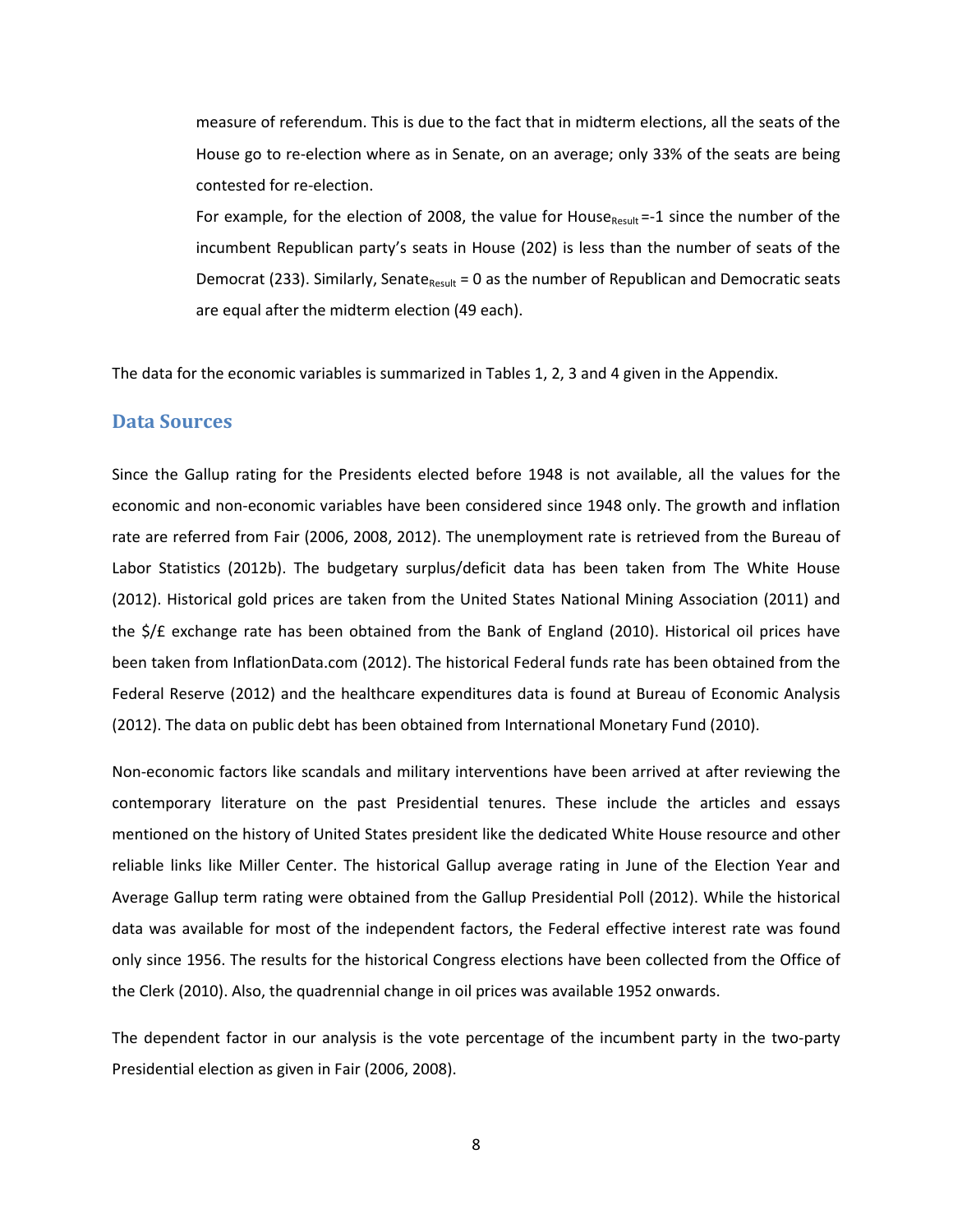### **3. Methodology**

**Economic Factors:** The following table lists the regression results for various models containing economic variables as independent variables and *VOTE* as dependent variable:

| Model                                                                                  | Year          | $R^2$ (%) | p-Statistic                                             |                         |
|----------------------------------------------------------------------------------------|---------------|-----------|---------------------------------------------------------|-------------------------|
| $VOTE = \beta_1 + \beta_2 GROWTH + \beta_3 INFLATION$<br>$+ \beta_4 UNEMPLOYMENT_RATE$ | 1948-<br>2008 | 33.775    | <b>GROWTH</b><br><b>INFLATION</b><br>UNEMPLOYMENT RATE  | 0.046<br>0.551<br>0.756 |
| $VOTE = \beta_1 + \beta_2 GROWTH$<br>$+ \beta_3 CHANGE$ _UNEMPLOYMENT_RATE             | 1952-<br>2008 | 31.948    | <b>GROWTH</b><br>CHANGE UNEMPLOYMENT RATE               | 0.036<br>0.903          |
| $VOTE = \beta_1 + \beta_2 GROWTH + \beta_3 HEALTHCARE + \beta_4 DEBT$                  | 1948-<br>2008 | 37.503    | <b>GROWTH</b><br><b>HEALTHCARE</b><br><b>DEBT</b>       | 0.040<br>0.359<br>0.581 |
| $VOTE = \beta_1 + \beta_2 GROWTH + \beta_3 INTEREST\_RATE$                             | 1956-<br>2008 | 30.368    | <b>GROWTH</b><br><b>INTEREST RATE</b>                   | 0.054<br>0.992          |
| $VOTE = \beta_1 + \beta_2 GROWTH + \beta_3 GOLD + \beta_4 OIL$                         | 1952-<br>2008 | 43.928    | <b>GROWTH</b><br><b>GOLD</b><br>OIL                     | 0.070<br>0.549<br>0.175 |
| $VOTE = \beta_1 + \beta_2 GROWTH + \beta_3 DEFICIT$<br>$+ \beta_4 EXCHANGE_RATE$       | 1948-<br>2008 | 35.882    | <b>GROWTH</b><br><b>DEFICIT</b><br><b>EXCHANGE RATE</b> | 0.025<br>0.450<br>0.848 |

|  | Table A: Analysis of Influence of Economic Variables |  |  |
|--|------------------------------------------------------|--|--|
|--|------------------------------------------------------|--|--|

*\*Denotes significant p-value at 5 % level of significance* 

The analysis suggests that several economic variables are not able to predict the Presidential election results effectively. Unemployment rate and the quadrennial change in unemployment rate are insignificant. External factors like percentage change in oil price, gold price and Sterling exchange rate have been also found insignificant. Internal monetary and budget factors like interest rate, public debt and budget deficit/surplus also do not affect vote percentage of Presidential outcomes.

GDP growth rate is the only important significant variable in the above regression models. This is in contrast to the widely held belief in the contemporary literature that the forthcoming US Presidential election will be decided on economic factors such as unemployment rate, inflation, budgetary deficit and public debt.

#### Non-economic Factors

Besides the already defined Gallup & Average-Gallup Rating, Scandals, Wars and Midterm; other noneconomic variable that is considered is *Index.* A Gallup rating of 50% is considered a safe floor for the incumbent's popularity (Lewis-Beck &Rice, 1982) and as observed from the historical Gallup values, 80%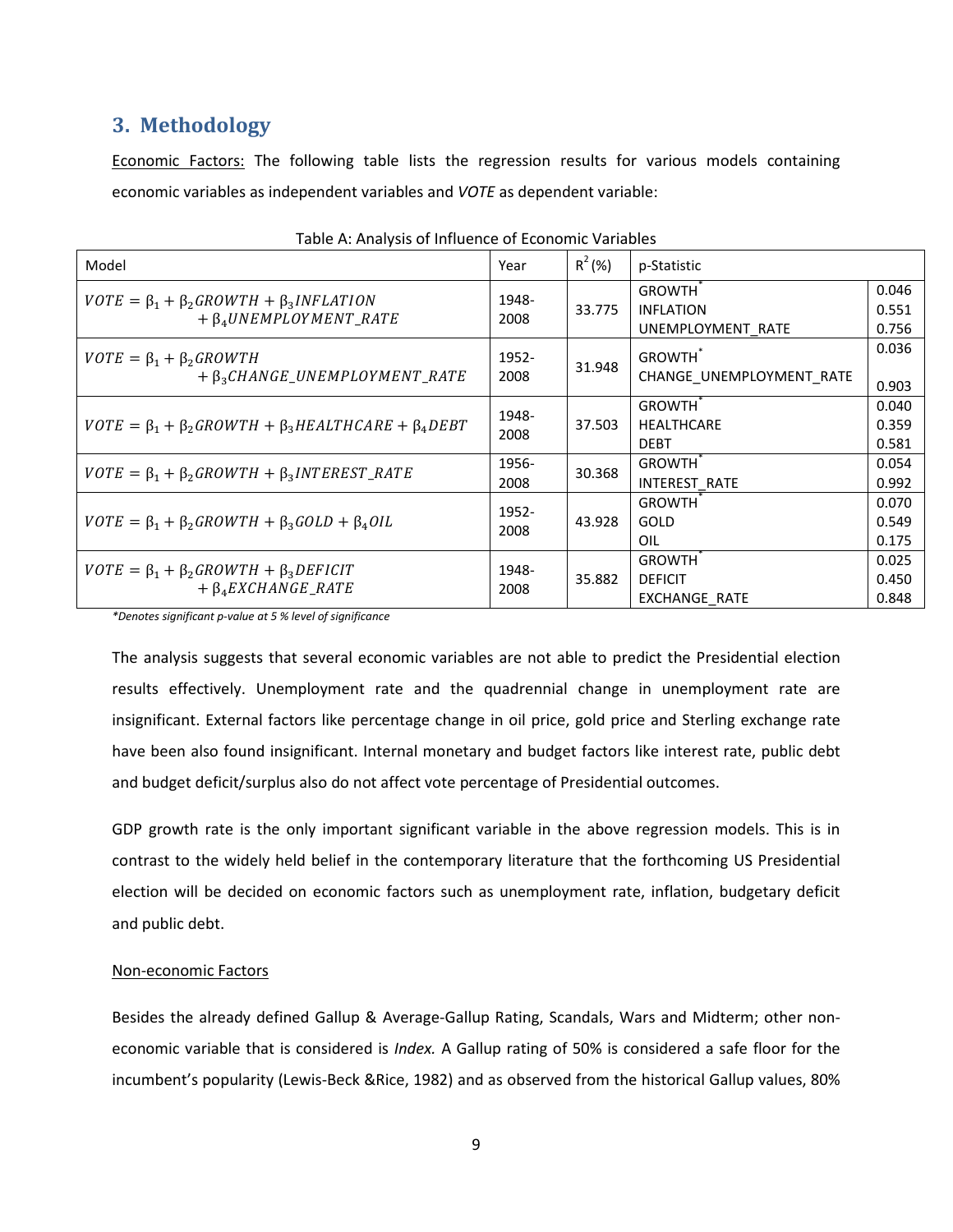is a conservative cap on the job approval rating. So, while defining the *Index* variable, the lower cutoff is 40% rating and the higher cutoff is 60% rating.

Hence, the variable *Index* takes indicator values between 0 and 2 as follows:

- For  $Average\_Gallup \leq 40$ : Index = 0
- $40 < \text{Average\_Gallup} < 60$ : Index = 1
- $Average\_Gallup \geq 60$ : Index = 2

The following models are considered to explore the influence of non-economic variables on vote percentage:

| Model                                                                                                                | Year      | $R^2$ (%) | p-Statistic                                      |                          |
|----------------------------------------------------------------------------------------------------------------------|-----------|-----------|--------------------------------------------------|--------------------------|
| $VOTE = \beta_1 + \beta_2 GALLUP$ JUNE + $\beta_3 WARS$                                                              | 1948-2008 | 66.238    | GALLUP <sup>®</sup><br><b>WARS</b>               | 0.0002<br>0.524          |
| $VOTE = \beta_1 + \beta_2 GALLUP$ JUNE + $\beta_3 SCANDALS$                                                          | 1948-2008 | 76.665    | <b>GALLUP</b><br><b>SCANDALS</b>                 | 0.0008<br>0.025          |
| $VOTE = \beta_1 + \beta_2 GALLUP$ JUNE + $\beta_3$ INDEX                                                             | 1948-2008 | 74.775    | <b>GALLUP</b><br><b>INDEX</b>                    | 0.0001<br>0.044          |
| $VOTE = \beta_1 + \beta_2 GALLUP$ JUNE + $\beta_3 INDEX$<br>$+ \beta_{4} SCANDALS$                                   | 1948-2008 | 83.633    | <b>GALLUP</b><br><b>INDEX</b><br><b>SCANDALS</b> | 0.0002<br>0.043<br>0.025 |
| $VOTE = \beta_1 + \beta_2 A VERAGE\_GALLUP + \beta_3 INDEX$                                                          | 1948-2008 | 62.126    | AVERAGE GALLUP<br><b>INDEX</b>                   | 0.0009<br>0.0079         |
| $VOTE = \beta_1 + \beta_2 MIDTERM + \beta_3 SCANDALS$<br>$*$ Danatos significant nugluo at E % loual of significance | 1948-2008 | 56.999    | <b>MIDTERM</b><br><b>SCANDALS</b>                | 0.056<br>0.002           |

Table B: Analysis of Influence of Non-Economic Variables

*\*Denotes significant p-value at 5 % level of significance \*\* Denotes significant p-value at 6 % level of significance* 

As observed; June Gallup rating, average Gallup rating in the term of the incumbency, scandals and midterm are significant variables. The following table summarizes the correlations between the significant economic and non-economic variables:

|                 | Gallup_June    | Average_Gallup | Index    | Scandals | Midterm  | Growth |
|-----------------|----------------|----------------|----------|----------|----------|--------|
| Gallup_June     | 1.000          |                |          |          |          |        |
| Average_Gallup  | $***$<br>0.806 | 1.000          |          |          |          |        |
| Index           | 0.667          | **<br>0.911    | 1.000    |          |          |        |
| <b>Scandals</b> | $-0.393$       | $-0.341$       | $-0.150$ | 1.000    |          |        |
| Midterm         | $-0.180$       | $-0.065$       | $-0.088$ | $-0.218$ | 1.000    |        |
| Growth          | 0.234          | 0.182          | 0.023    | $-0.195$ | $-0.062$ | 1.000  |

*\*\* Correlation more than 0.7*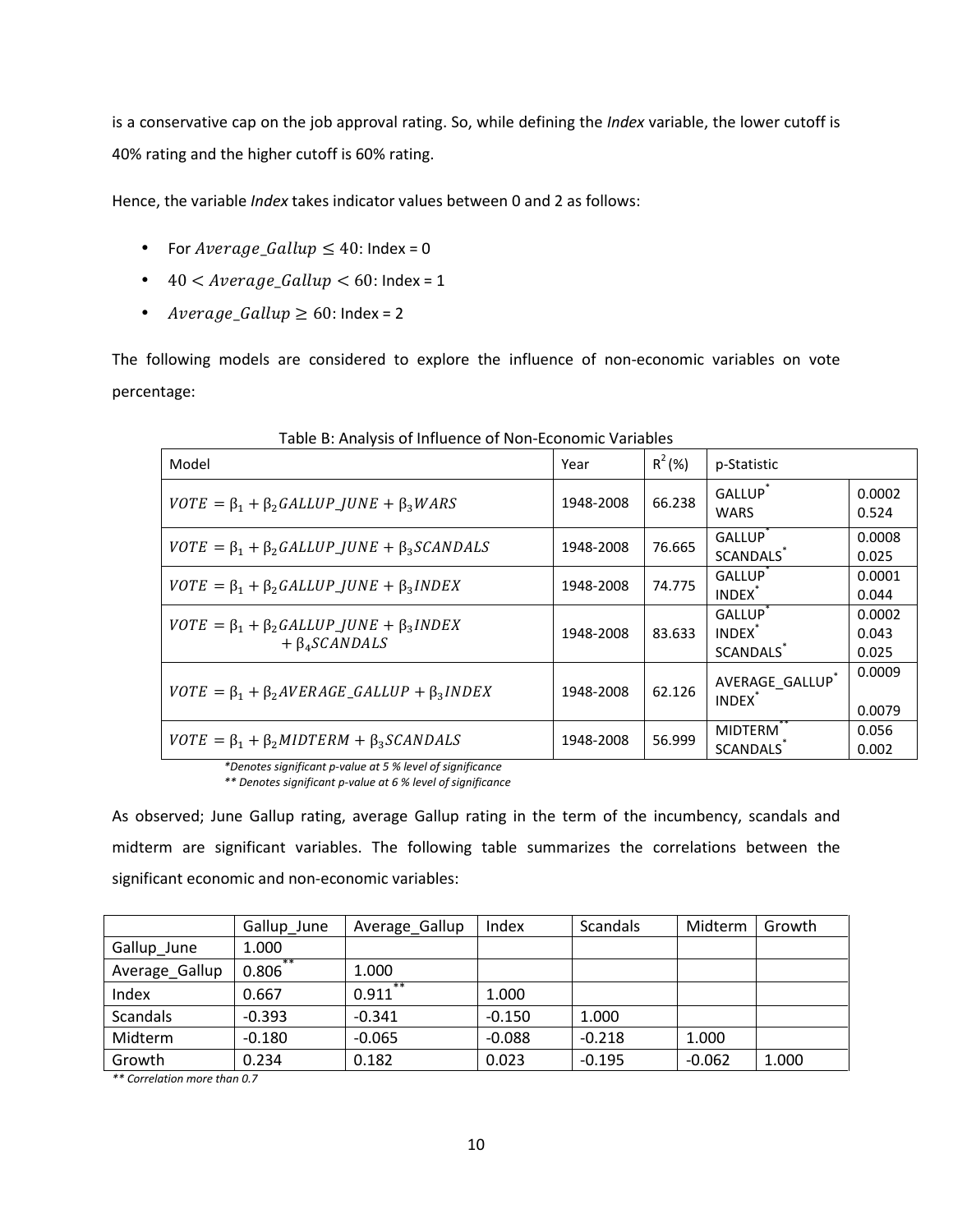As observed, the correlation between Average Gallup & Gallup June and between Average Gallup & Index is above the acceptable cutoff of 0.8. Hence, only one of the Gallup ratings could be included in the forecasting model to avoid multicollinearity. Since, the Gallup rating is a more relevant factor prior to the election than the Average-Gallup rating; it is preferred in the forecasting model.

#### **4. Proposed Model**

The driving criterion for a robust forecasting model is a high value of  $R^2$ , significant p-values of the coefficients of the independent variables, acceptable levels of Root Mean Square Error (RMSE), lower Theil statistic and a logical relationship between the dependent and independent variables.

Based on the analysis and results in Section 3, the following model is proposed for forecasting the US Presidential elections that combine the significant economic and non-economic factors:

 $VOTE = \beta_1 + \beta_2 GROWTH + \beta_2 GALLUP + \beta_3 SCANDALS + \beta_4 MIDTERM + \beta_5 INDEX + ERROR$ 

The GDP growth rate is an indicator of the health of the economy and the June Gallup job approval rating is a reflection of the popularity and performance of the incumbent President prior to the forthcoming election. The scandals affect the chances of the incumbent party for re-election and by an even bigger degree in case the running candidate is the incumbent President. Midterm gives an indication of the performance of the two parties during the last nation-wide election and is similar to a referendum on the party's performances. Index is also included as an independent variable. The variable combines the Gallup rating during June of the election years with the average rating during the tenure. This accounts for major policy decisions that were taken during the initial quarters of the term.

For the period 1948-2008, the model exhibits a  $R^2$  of 94.794 % and adjusted  $R^2$  of 92.192 %. All independent variables in the above model are highly significant at 5 % level of significance except MIDTERM which is significant at 7% level of significance. The Durbin Watson statistic of the model is 2.249 and model F statistic is 36.420 with p-value 0.000004. This shows that model is highly significant and can be used for forecasting U.S. Presidential elections. The above regression results for the model are summarized in Table C.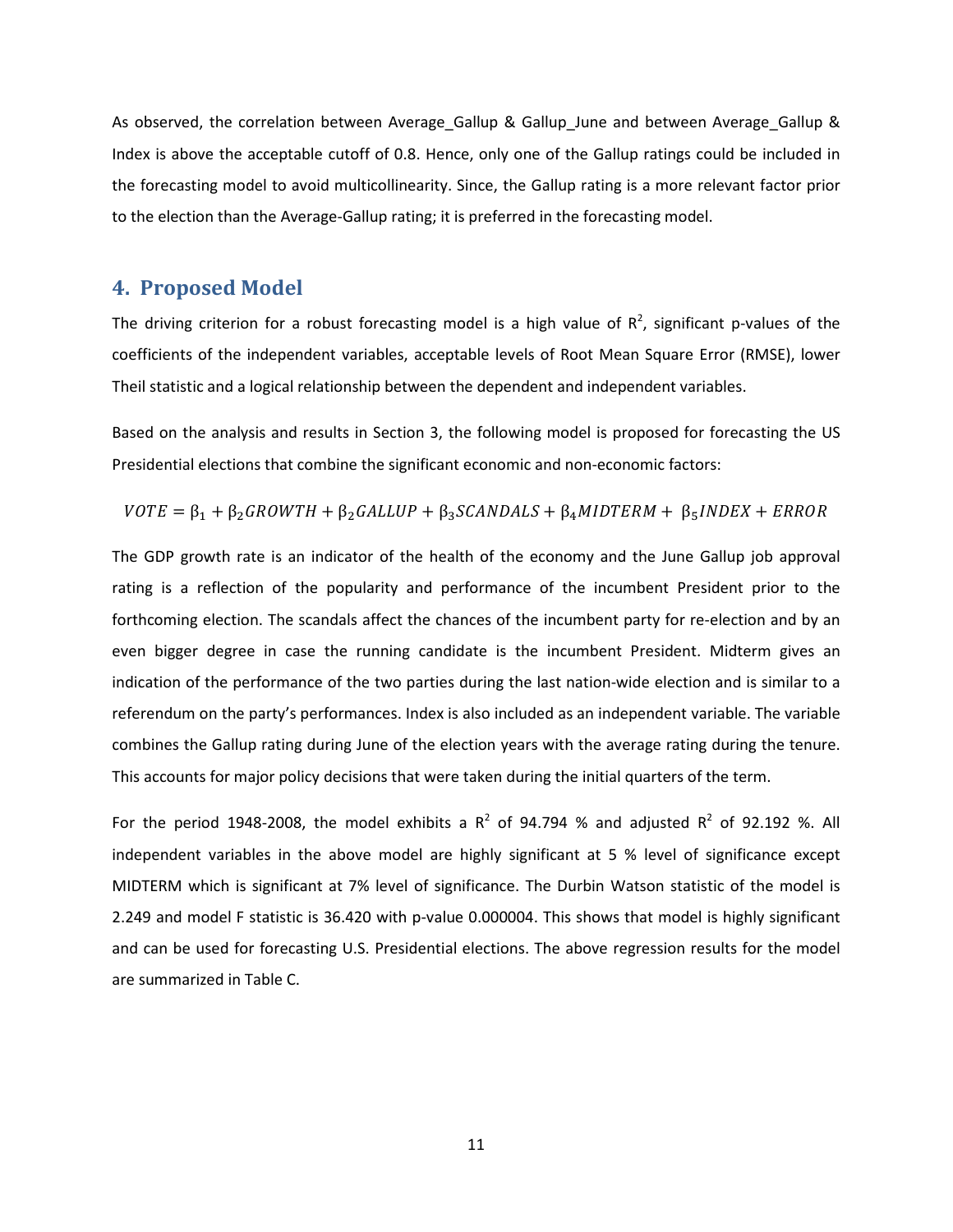| Dependent Variable: VOTE | Included observations: 16 |                       |                        |           |  |
|--------------------------|---------------------------|-----------------------|------------------------|-----------|--|
| Method: Least Squares    |                           |                       |                        |           |  |
| Variable                 | Coefficient               |                       | Std. Error t-Statistic | Prob.     |  |
| C                        | 40.687                    | 2.159                 | 18.848                 | 0.000     |  |
| <b>GROWTH</b>            | 0.646                     | 0.162                 | 3.981                  | 0.003     |  |
| <b>GALLUPJUNE</b>        | 0.303                     | 0.048                 | 6.388                  | 0.000     |  |
| <b>SCANDAL</b>           | $-3.110$                  | 0.753                 | $-4.128$               | 0.002     |  |
| <b>GINDEX</b>            | $-2.202$                  | 0.815                 | $-2.702$               | 0.022     |  |
| <b>MIDTERM</b>           | $-1.000$                  | 0.482                 | $-2.074$               | 0.065     |  |
|                          |                           |                       |                        |           |  |
| R-squared                | 0.94794                   | Mean dependent var    |                        | 52.091690 |  |
| Adjusted R-squared       | 0.92192                   | S.D. dependent var    |                        | 5.591696  |  |
| S.E. of regression       | 1.56252                   | Akaike info criterion |                        | 4.010478  |  |
| Sum squared resid        | 24.41480                  | Schwarz criterion     |                        | 4.300199  |  |
| Log likelihood           | $-26.08382$               | F-statistic           |                        | 36.419810 |  |
| Durbin-Watson stat       | 2.24900                   | Prob(F-statistic)     |                        | 0.000004  |  |

Table C: Proposed Estimated Model using Data from 1948-2008 for Forecasting 2012 Election

#### **2008 Presidential Election**

The 2008 election was a closely fought election between the Democratic candidate Mr. Barack Obama and Republican candidate Mr. John McCain. The independent variables for the election of 2008 take the following values:

| Independent Variable | Value    |
|----------------------|----------|
| Growth (%)           | 0.22     |
| Gallup               | 28,000   |
| Scandals             |          |
| Midterm              | $-0.816$ |
| Index                |          |

Using the data from 1948-2004, the model developed predicts 47.830% vote for the incumbent party and a victory for Mr. Barack Obama. The forecasting model has the following statistics:

- Root Mean Square Error: 1.250 %
- Mean Absolute Error: 1.025 %
- Theil Inequality Coefficient: 0.012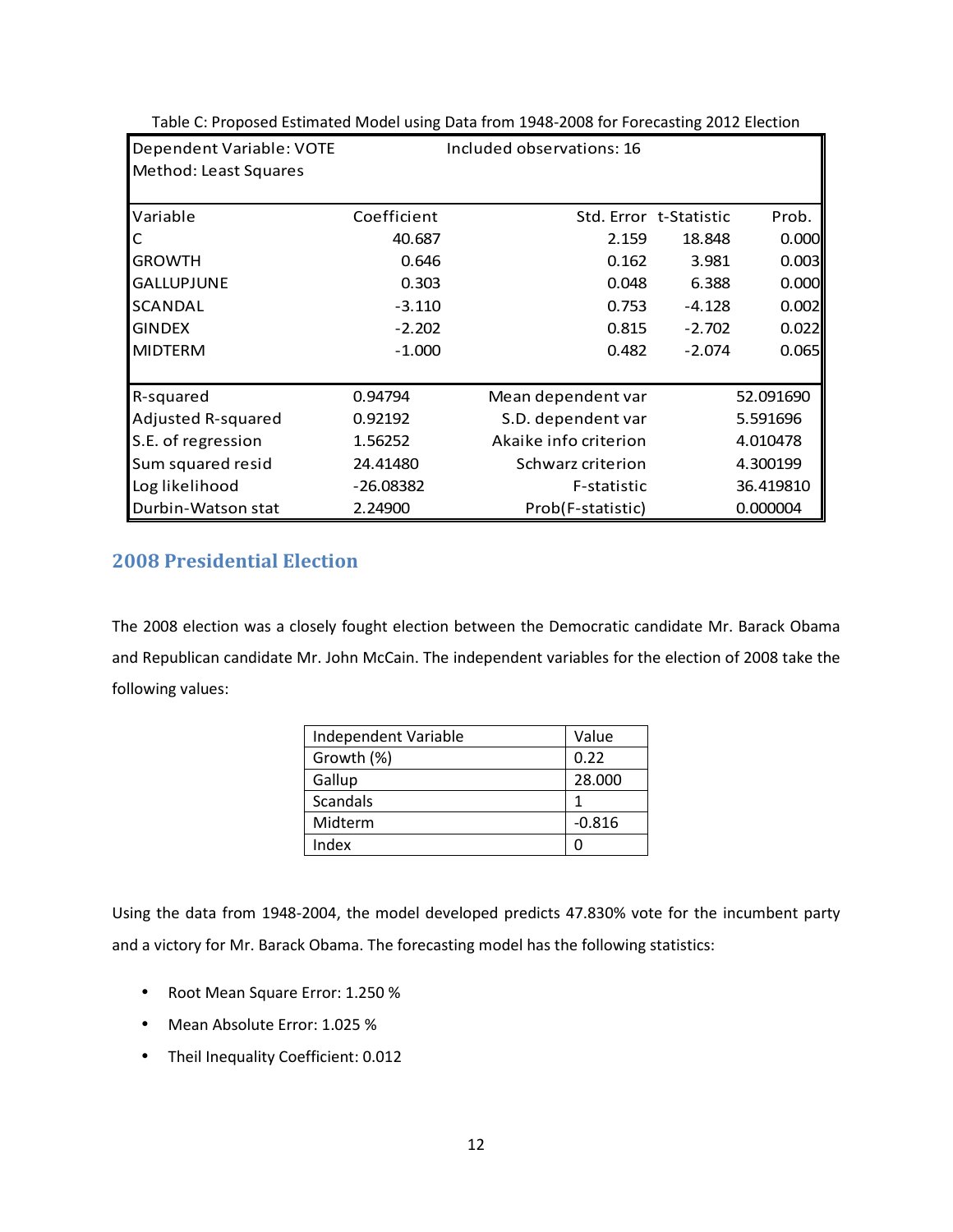with the following model parameters:

| Table D: Proposed Estimated Model using Data from 1948-2004 for Forecasting 2008 Election |  |  |
|-------------------------------------------------------------------------------------------|--|--|
|-------------------------------------------------------------------------------------------|--|--|

| Dependent Variable: VOTE | Included observations: 15 |                       |                        |          |  |  |
|--------------------------|---------------------------|-----------------------|------------------------|----------|--|--|
| Method: Least Squares    |                           |                       |                        |          |  |  |
| Variable                 | Coefficient               |                       | Std. Error t-Statistic | Prob.    |  |  |
| C                        | 41.358                    | 2.506                 | 16.504                 | 0.000    |  |  |
| <b>GROWTH</b>            | 0.620                     | 0.173                 | 3.572                  | 0.006    |  |  |
| <b>GALLUPJUNE</b>        | 0.298                     | 0.050                 | 5.975                  | 0.000    |  |  |
| <b>GINDEX</b>            | $-2.384$                  | 0.897                 | $-2.656$               | 0.026    |  |  |
| <b>MIDTERM</b>           | $-1.099$                  | 0.526                 | $-2.089$               | 0.066    |  |  |
| <b>SCANDAL</b>           | $-3.214$                  | 0.799                 | $-4.023$               | 0.003    |  |  |
|                          |                           |                       |                        |          |  |  |
| R-squared                | 0.94619                   | Mean dependent var    |                        | 52.45780 |  |  |
| Adjusted R-squared       | 0.91630                   | S.D. dependent var    |                        | 5.58593  |  |  |
| S.E. of regression       | 1.61609                   | Akaike info criterion |                        | 4.08707  |  |  |
| Sum squared resid        | 23.50577                  | Schwarz criterion     |                        | 4.37029  |  |  |
| Log likelihood           | $-24.65305$               | F-statistic           |                        | 31.65163 |  |  |
| Durbin-Watson stat       | 2.40401                   | Prob(F-statistic)     |                        | 0.00002  |  |  |

The actual results were slightly different from this predicted value and John McCain lost to Barack Obama with the vote percentage being 46.6-53.4. The developed model predicts the 2008 election closely. It combines the significant economic and non-economic variables and offers a more holistic forecasting model than those present in the contemporary literature. The above results validate the proposed model. Hence, it can be used for forecasting the 2012 U.S. Presidential election.

#### **5. Forecasting 2012 Presidential Election**

The 2012 election is being contested between the Democratic candidate Mr. Barack Obama and Republican candidate Mr. Mitt Romney. The incumbent, President Obama is seeking reelection after holding office during a period of slow economic recovery. Mr. Romney is a successful businessman turned politician and is a former Governor of Massachusetts.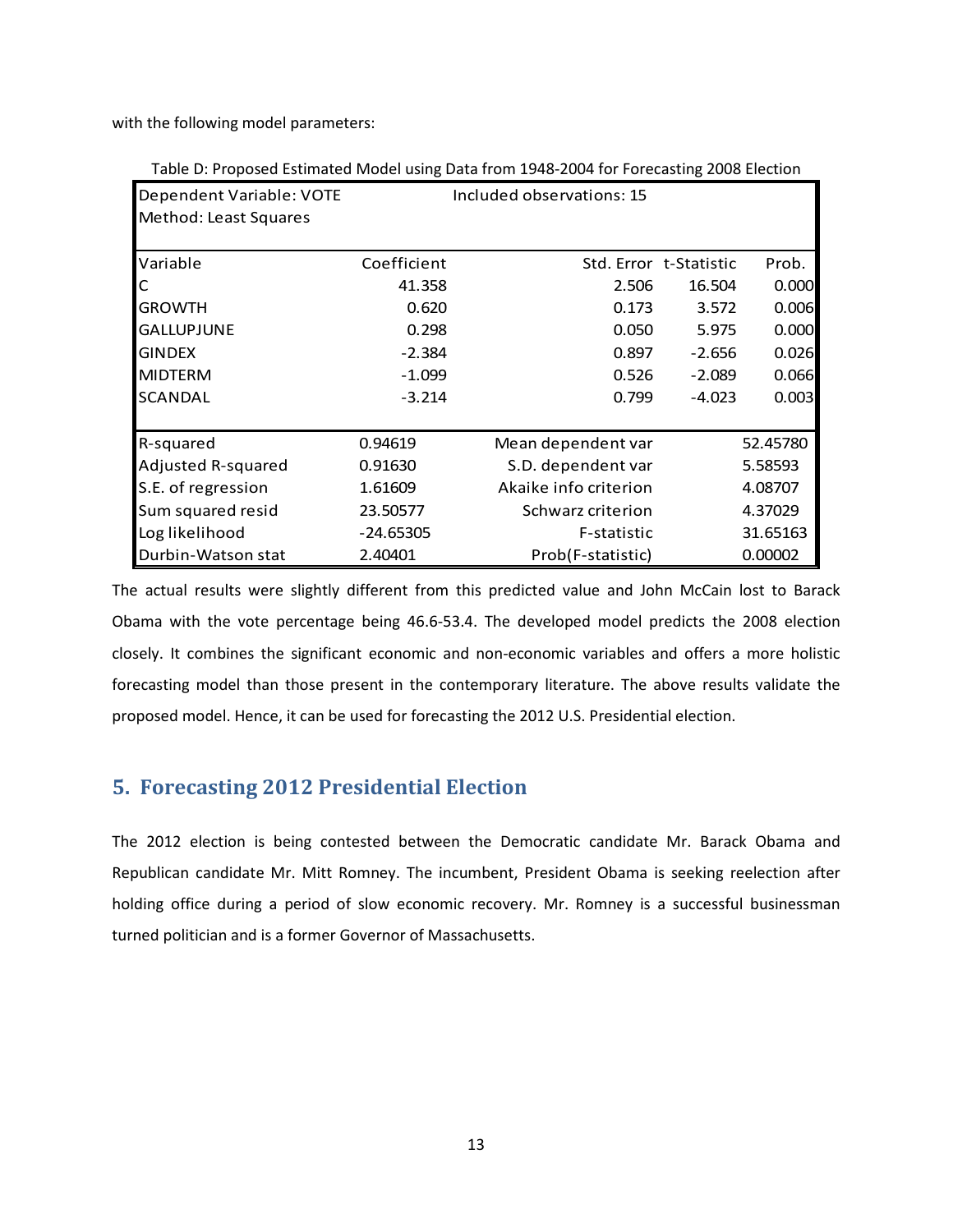| Independent Variable | Value    |
|----------------------|----------|
| Growth (%)           | 1.62     |
| Gallup               | 48.000   |
| Scandals             | Ω        |
| Midterm              | $-0.632$ |
| Index                |          |

The values of the independent variables in the proposed model for the election of 2012 are as follows:

The proposed model forecasts that the vote percentage share of the incumbent Democratic Party candidate Mr. Barack Obama in the two-party Presidential election for 2012 is likely to be 54.239%. The forecast statistics given by the proposed model are as follows:

- Root Mean Square Error (RMSE): 1.235%
- Mean Absolute Error: 0.992%
- Theil Inequality Coefficient: 0.011

The model parameters are presented in Table C above.

The forecast of vote share of the incumbent Democratic candidate is 54.239 %, with 95% lower confidence interval on forecast to be 51.818 % -54.239 %. Hence, the model predicts the victory of the incumbent President Mr. Barack Obama.

#### **Conclusion**

The model predicts a comfortable victory for the Democrat party candidate Mr. Barack Obama in the 2012 election. The proposed model also predicted the 2008 Presidential election successfully, with the predicted incumbent vote percentage being 47.830 %, that is close to the actual vote percentage share (46.6 %) received by then Republican party candidate Mr. John McCain.

The model suggested illustrates the following features for US Presidential election outcome forecasts:

a) US Presidential election results are not just decided by economic variables: Our study shows that GDP growth rate is the only key economic factor. Various other economic factors such as unemployment rate, interest rate, public debt, budget deficit/surplus, exchange rate, inflation, percentage change in oil price and gold price, healthcare spending were insignificant. This is in contrast with the model presented by Fair (1978) and the contemporary discussions about the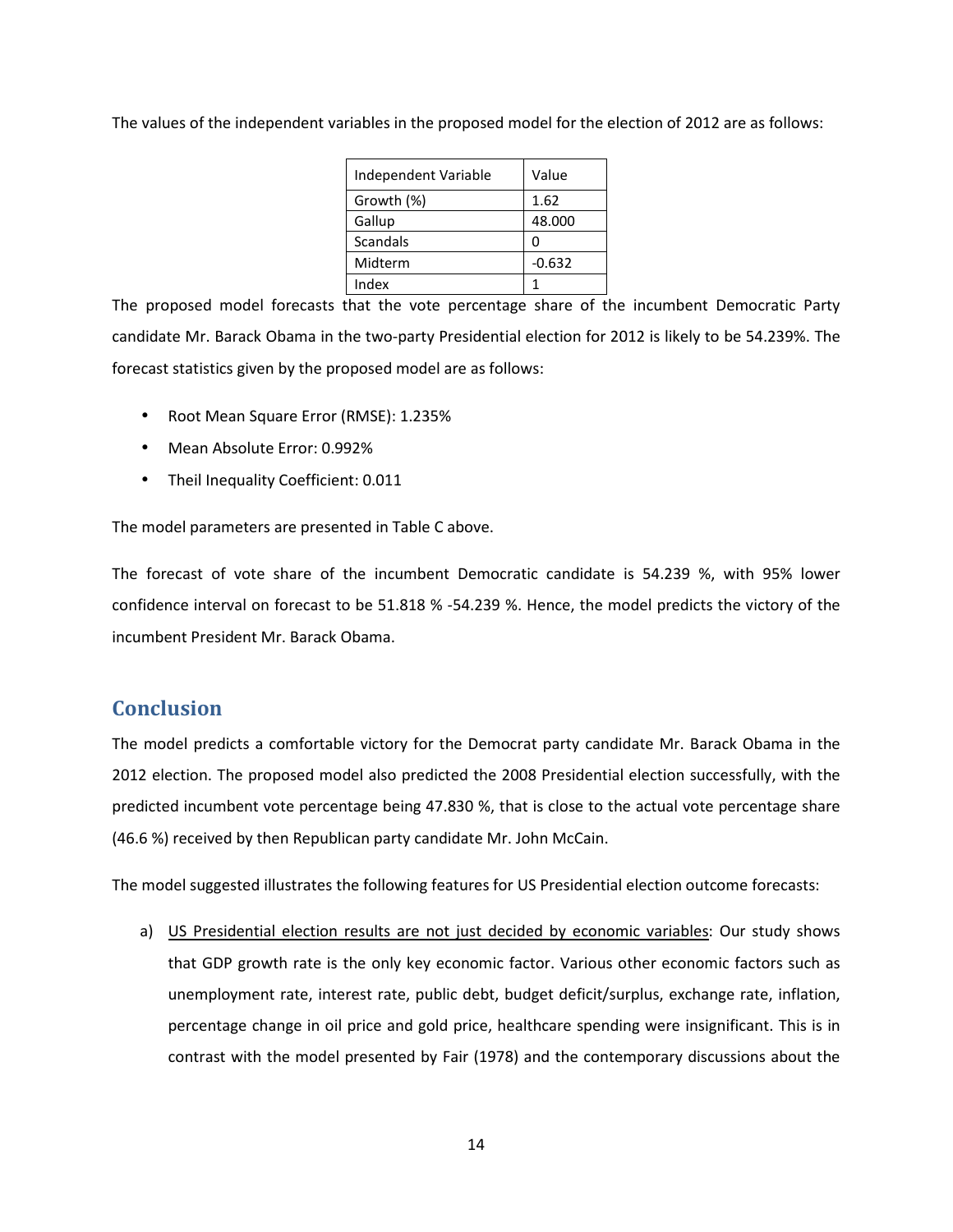forthcoming 2012 election that suggest that the US Presidential election results are mostly determined by economic conditions like unemployment rate and inflation.

b) Impact of non-economic variables: The model shows that non-economic factors play a large part in determining election results. The important factors are not only the Presidential scorecard determined by the Gallup job approval rating in June (as suggested by Lewis-Beck et al (1982)), but also non-economic factors like average rating during the tenure, presence/absence of scandals linked to the incumbent President and the midterm performance of the parties.

These results signal a shift in the US Presidential forecasting research since the 2008 Presidential election. The emergence of non-economic factors highlights the changing dynamics of US Presidential election outcomes.

#### **References**

Abrahamowitz, Alan I. (1988). An Improved Model for Predicting the Outcomes of Presidential Elections. *PS: Political Science and Politics, 21 4,* 843-847

Bank of England. (2010). *The UK recession in context — what do three centuries of data tell us?*. retrieved from

[http://www.bankofengland.co.uk/publications/Documents/quarterlybulletin/threecenturiesof](http://www.bankofengland.co.uk/publications/Documents/quarterlybulletin/threecenturiesofdata.pdf)d [ata.xls.](http://www.bankofengland.co.uk/publications/Documents/quarterlybulletin/threecenturiesofdata.pdf)

Bartels, L. M. & Zaller, J. (2001). Presidential Vote Models: A Recount. *PS: Political Science and Politics, XXXIV (1)*, 9–23.

Bureau of Labor Statistics. (2012a). *How the Government Measures Unemployment.* retrieved from [http://www.bls.gov/cps/cps\\_htgm.htm#unemployed](http://www.bls.gov/cps/cps_htgm.htm#unemployed).

Bureau of Labor Statistics. (2012b). *Where can I find the unemployment rate for previous years?.*  retrieved from [http://www.bls.gov/cps/prev\\_yrs.htm/](http://www.bls.gov/cps/prev_yrs.htm/).

Bureau of Economic Analysis. (2012). *Table 3.12. Government Social Benefits.* retrieved from <http://www.bea.gov/national/index.htm#gdp>.

Campbell, J. E. (1992). Forecasting the Presidential Vote in the States. *American Journal of Political Science*, *36 2*,386-407.

Cuzán, A. G., Heggen R.J., & Bundrick,C.M. (2000). Fiscal policy, economic conditions, and terms in office: simulating presidential election outcomes*. In Proceedings of the World Congress of the Systems Sciences and ISSS International Society for the Systems Sciences*, 44th Annual Meeting, July 16–20, Toronto, Canada.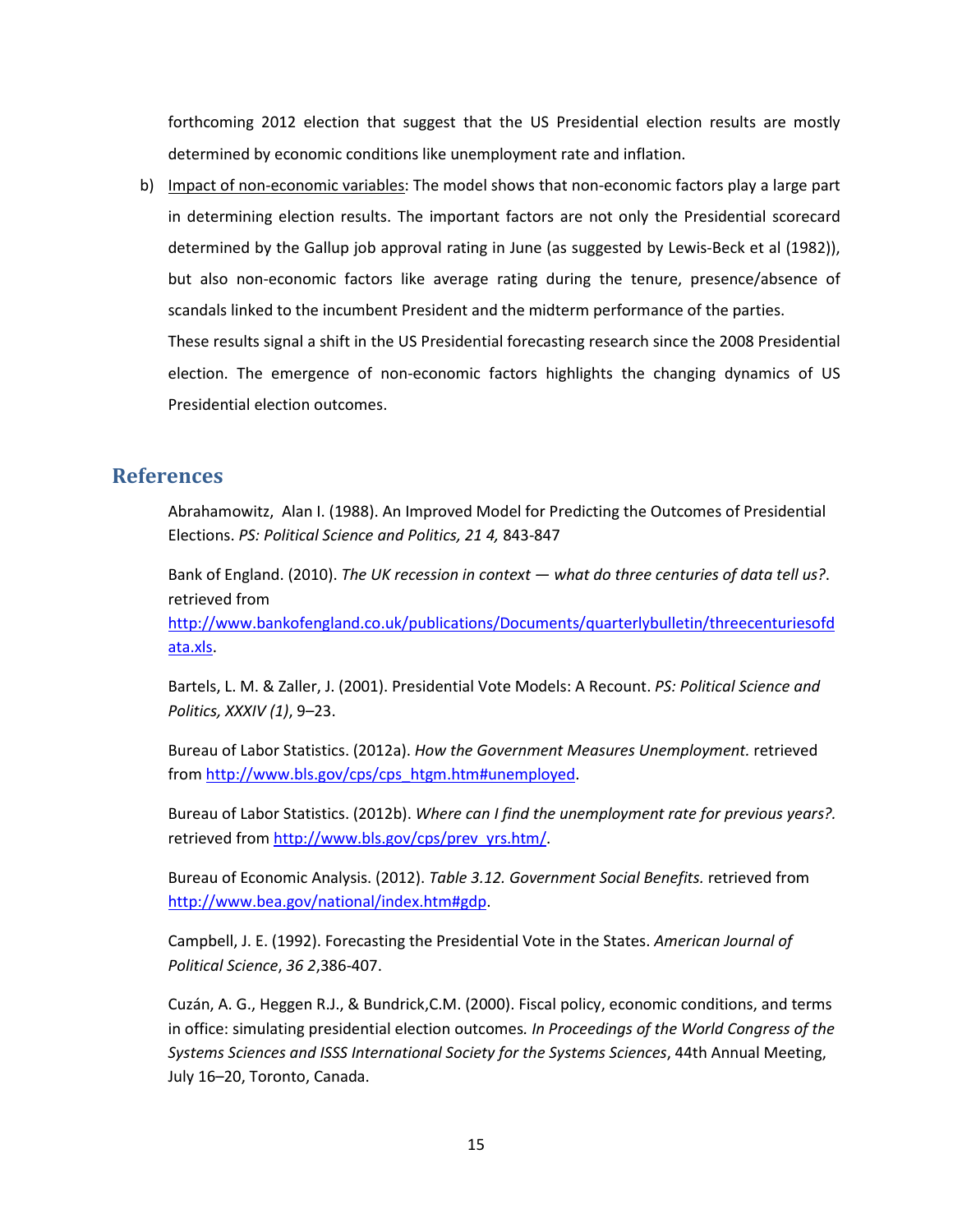Erikson, R. S., and Wlezien, C. (1996). Of time and presidential election forecasts. *PS: Political Science and politics, 31*, 37-39.

Fair, R. C. (1978). The effect of economic events on votes for president. *Review of Economics and Statistics, 60*, 159-173.

Fair, R. C. (2002). Predicting Presidential Elections and Other Things. *Stanford: Stanford University Press.* 

Fair, R.C. (2006). *The Effect of Economic Events on Votes for President: 2004 Update*. retrieved from : <http://fairmodel.econ.yale.edu/RAYFAIR/PDF/2006CHTM.HTM>.

Fair, R.C. (2008). *2008 Post Mortem*. retrieved from : <http://fairmodel.econ.yale.edu/vote2008/index2.htm>.

Fair, R. C. (2012). *Vote-Share Equations: November 2010 Update.* retrieved from <http://fairmodel.econ.yale.edu/vote2012/index2.htm>.

Federal Reserve. (2012). *Historical Data.* retrieved from <http://www.federalreserve.gov/releases/h15/data.htm>.

Gallup Presidential Poll. (2012). *Presidential Job Approval Center*. retrieved from <http://www.gallup.com/poll/124922/presidential-approval-center.aspx>.

Hibbs, Douglas A. (2000). Bread and Peace voting in U.S. presidential elections. *Public Choice, 104,* 149–180.

Hibbs, Douglas A. (2012). Obama's Re-election Prospects Under 'Bread and Peace' Voting in the 2012 US Presidential Election. retrieved from: [http://www.douglas](http://www.douglas-hibbs.com/HibbsArticles/HIBBS_OBAMA-REELECT-31July2012r1.pdf)[hibbs.com/HibbsArticles/HIBBS\\_OBAMA-REELECT-31July2012r1.pdf](http://www.douglas-hibbs.com/HibbsArticles/HIBBS_OBAMA-REELECT-31July2012r1.pdf).

International Monetary Fund. (2010). *Historical Public Debt Databas*e. retrieved from <http://www.imf.org/external/pubs/ft/wp/2010/data/wp10245.zip>.

InflationData.com. (2012). *Historical Crude Oil Prices (Table).* retrieved from [http://inflationdata.com/inflation/Inflation\\_Rate/Historical\\_Oil\\_Prices\\_Table.asp](http://inflationdata.com/inflation/Inflation_Rate/Historical_Oil_Prices_Table.asp).

Jérôme, Bruno & Jérôme -Speziari, Véronique.(2011). Forecasting the 2012 U.S. Presidential Election: What Can We Learn from a State Level Political Economy Model. *In Proceedings of the APSA Annual meeting Seattle*, September 1-4 2011.

Keilis-Borok, V. I. & Lichtman, A. J. (1981). Pattern Recognition Applied to Presidential Elections in the United States, 1860-1980: The Role of Integral Social, Economic, and Political Traits. *Proceedings of the National Academy of Sciences*, 78, 7230−7234.

Lewis-Beck, M. S. & Rice, T. W. (1982).Presidential Popularity and Presidential Vote. *The Public Opinion Quarterly, 46 4,* 534-537.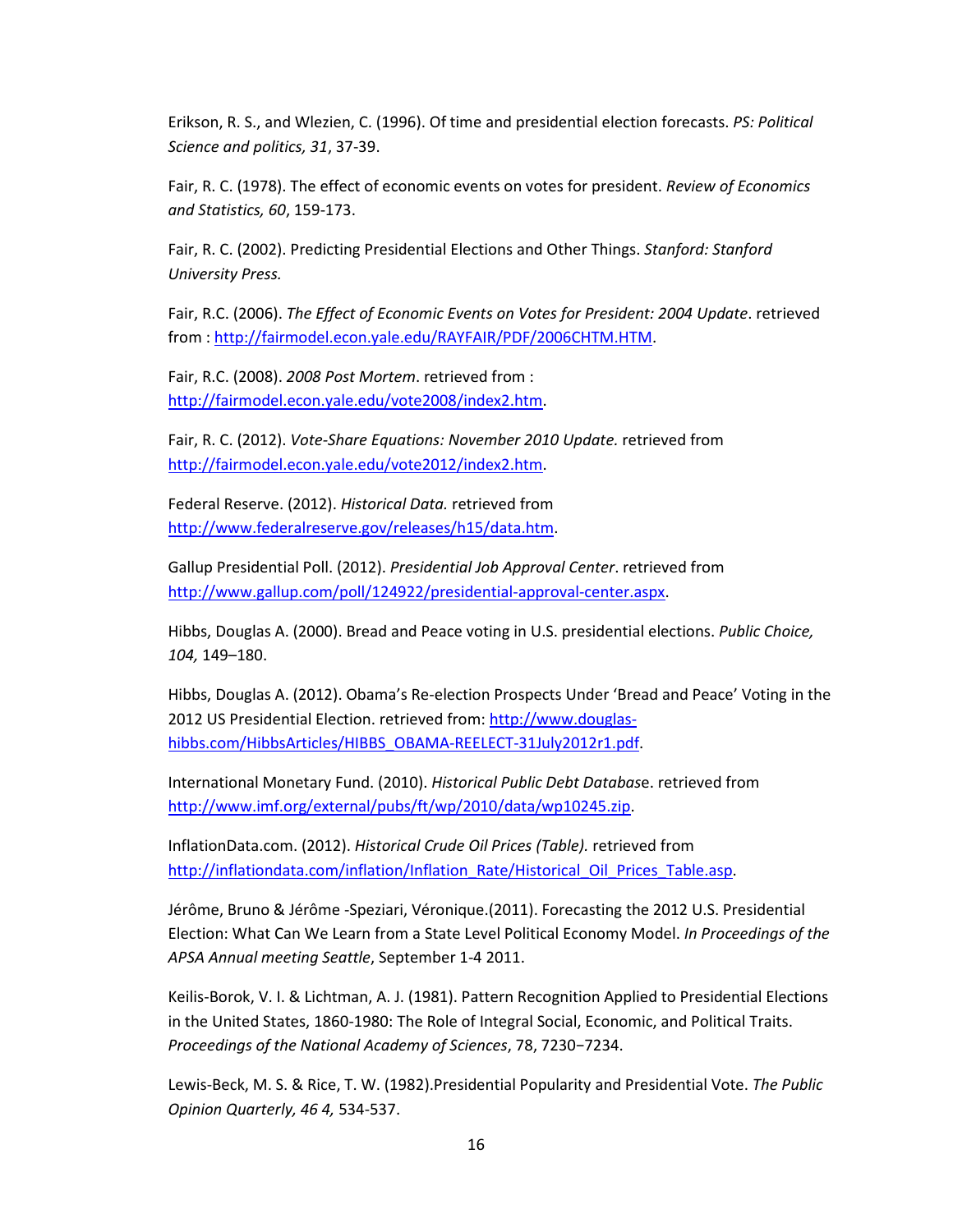Lichtman, A. J. (2005). The Keys to the White House. *Lanham, MD: Lexington Books*.

Lichtman, A. J. (2008). The keys to the white house: An index forecast for 2008. *International Journal of Forecasting, 24*, 301–309.

Office of the Clerk. (2010). *Election Statistics*. retrieved from [http://artandhistory.house.gov/house\\_history/electionInfo/index.aspx](http://artandhistory.house.gov/house_history/electionInfo/index.aspx).

Sigelman, L., (1979). Presidential popularity and presidential elections. *Public Opinion Quarterly, 43,* 532-34.

Silver, N. (2011). *On the Maddeningly Inexact Relationship Between Unemployment and Re-Election.* retrieved from: [http://fivethirtyeight.blogs.nytimes.com/2011/06/02/on-the](http://fivethirtyeight.blogs.nytimes.com/2011/06/02/on-the-maddeningly-inexact-relationship-between-unemployment-and-re-election/)[maddeningly-inexact-relationship-between-unemployment-and-re-election/](http://fivethirtyeight.blogs.nytimes.com/2011/06/02/on-the-maddeningly-inexact-relationship-between-unemployment-and-re-election/).

Sinha, P. and Bansal,A.K. (2008). Hierarchical Bayes Prediction for the 2008 US Presidential Election. *The Journal of Prediction Markets, 2,* 47-60.

The White House. (2012). *Table 1.2—Summary of Receipts, Outlays, And Surpluses Or Deficits (–) As Percentages Of GDP: 1930–2017*. retrieved from <http://www.whitehouse.gov/sites/default/files/omb/budget/fy2013/assets/hist.pdf>.

Tufte, E. R. (1975). Determinants of the Outcomes of Midterm Congressional Elections. *American Political Science Review*, 69, 812-26.

United States National Mining Association. (2011). *Historical Gold Prices- 1833 to Present.* retrieved from [http://www.nma.org/pdf/gold/his\\_gold\\_prices.pdf](http://www.nma.org/pdf/gold/his_gold_prices.pdf).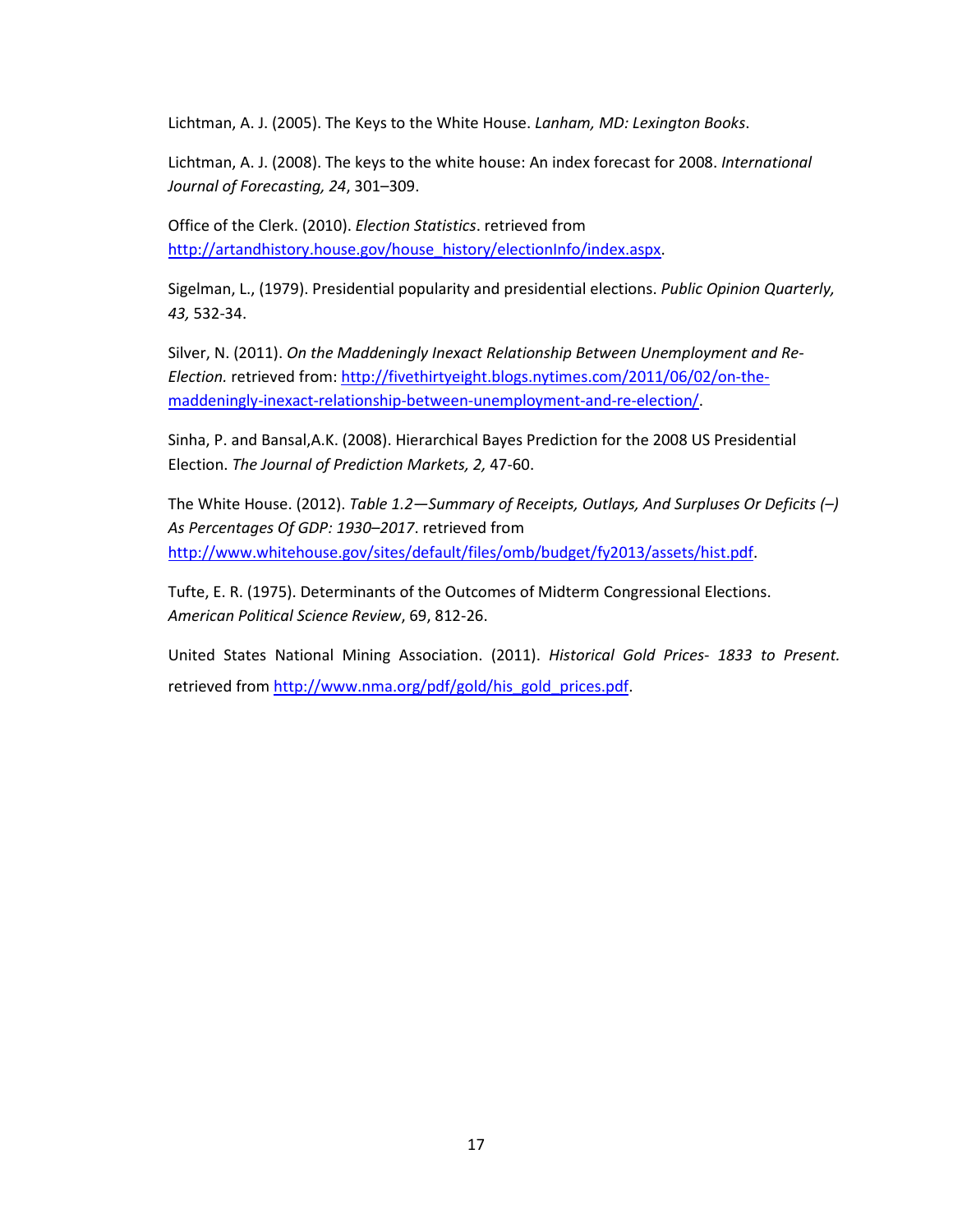# **Appendix**

## **Table 1: Scandals during Presidential Terms and the Corresponding Ratings**

| Election | <b>Incumbent President</b> | Scandals                                                                      | Scandal        |
|----------|----------------------------|-------------------------------------------------------------------------------|----------------|
| Year     |                            |                                                                               | Rating         |
|          |                            | Budget cuts for the military                                                  |                |
|          | Franklin D. Roosevelt      | Recognition of Israel                                                         |                |
| 1948     |                            | Taft- Harley Act: Reducing the power of the labor                             | 1              |
|          |                            | unions                                                                        |                |
|          | Harry S. Truman            | <b>None</b><br>٠                                                              |                |
|          |                            | Continuous accusations of spies in the US Govt.<br>$\bullet$                  |                |
|          |                            | Foreign policies: Korean war, Indo China war<br>White house renovations       |                |
| 1952     | Harry S. Truman            | Steel and coal strikes                                                        | 1              |
|          |                            |                                                                               |                |
| 1956     |                            | Corruption charges                                                            | 0              |
|          | Dwight D. Eisenhower       | None<br>$\bullet$                                                             |                |
| 1960     |                            | U-2 Spy Plane Incident<br>$\bullet$<br>Senator Joseph R. McCarthy Controversy | 1              |
|          | Dwight D. Eisenhower       | Little Rock School Racial Issues<br>$\bullet$                                 |                |
|          | John F. Kennedy            | $\bullet$                                                                     |                |
| 1964     | Lyndon B. Johnson          | Extra marital relationships                                                   | $\Omega$       |
|          |                            | <b>None</b><br>$\bullet$<br>Vietnam war                                       |                |
| 1968     |                            | $\bullet$<br>Urban riots                                                      |                |
|          | Lyndon B. Johnson          | <b>Phone Tapping</b>                                                          | 1              |
| 1972     | <b>Richard Nixon</b>       | Nixon shock<br>$\bullet$                                                      | 0              |
|          | <b>Richard Nixon</b>       |                                                                               |                |
| 1976     | <b>Gerald Ford</b>         | Watergate Scandal<br>$\bullet$<br>Nixon Pardon<br>$\bullet$                   | $\overline{2}$ |
|          |                            |                                                                               |                |
| 1980     |                            | Iran hostage crisis<br>٠<br>1979 energy crisis                                | 1              |
|          | Jimmy Carter               | Boycott of the Moscow Olympics                                                |                |
|          |                            | Tax cuts and budget proposals to expand military                              |                |
| 1984     | Ronald Reagan              | spending                                                                      | $\Omega$       |
|          |                            | Iran-Contra affair                                                            |                |
| 1988     | Ronald Reagan              | Multiple corruption charges against high ranking                              | 1              |
|          |                            | officials                                                                     |                |
|          |                            | Renegation on election promise of no new taxes                                |                |
| 1992     | George H. W. Bush          | "Vomiting Incident"                                                           | $\mathbf{1}$   |
|          |                            | Firing of White House staff<br>$\bullet$                                      |                |
| 1996     | <b>Bill Clinton</b>        | "Don't ask, don't tell" policy                                                | $\mathbf{1}$   |
| 2000     | <b>Bill Clinton</b>        | Lewinsky Scandal                                                              | $\overline{2}$ |
| 2004     | George W. Bush             | Poor handling of Katrina Hurricane- None                                      | 0              |
|          |                            | Midterm dismissal of 7 US attorneys                                           |                |
| 2008     | George W. Bush             | Guantanamo Bay Controversy and torture                                        | $\mathbf{1}$   |
| 2012     | <b>Barack Obama</b>        | None                                                                          | 0              |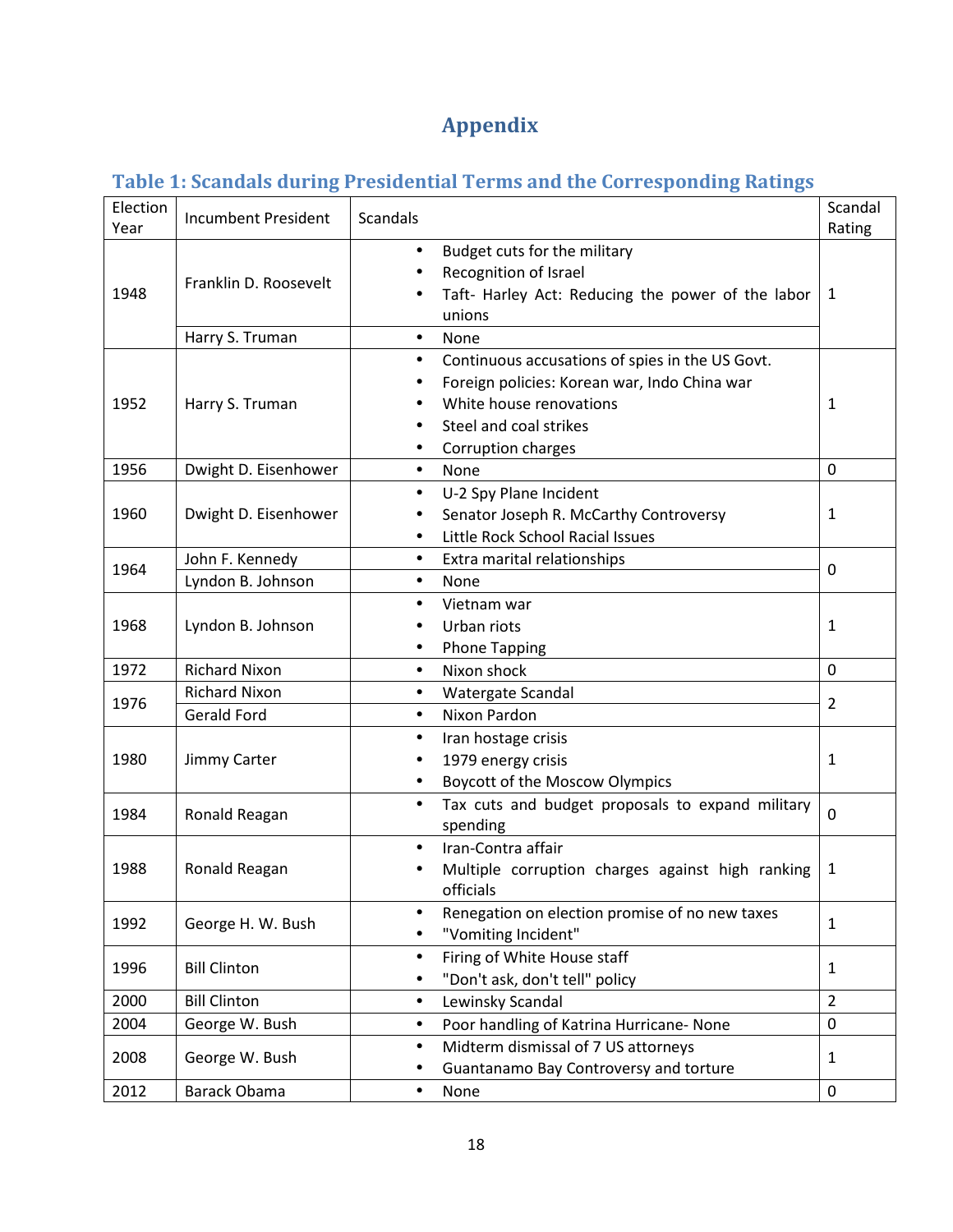## **Table 2: Military Interventions during Presidential Terms and the**

### **Corresponding Ratings**

| Election<br>Year | <b>Incumbent President</b> | <b>Military Interventions</b>      | War<br>Rating |
|------------------|----------------------------|------------------------------------|---------------|
|                  | Franklin D. Roosevelt      | World War 2<br>$\bullet$           |               |
| 1948             | Harry S. Truman            | Hiroshima/Nagasaki<br>$\bullet$    | $\mathbf{1}$  |
| 1952             | Harry S. Truman            | Korean War<br>$\bullet$            | $-1$          |
| 1956             | Dwight D. Eisenhower       | Ended Korean War<br>$\bullet$      | $\mathbf{1}$  |
| 1960             | Dwight D. Eisenhower       | None<br>$\bullet$                  | $\mathbf 0$   |
|                  |                            | Bay of Pigs<br>$\bullet$           |               |
|                  | John F. Kennedy            | <b>Cuban Missile crisis</b>        |               |
| 1964             |                            | Vietnam<br>$\bullet$               | $-1$          |
|                  | Lyndon B. Johnson          | Vietnam<br>$\bullet$               |               |
|                  |                            | Vietnam<br>$\bullet$               |               |
| 1968             | Lyndon B. Johnson          | Isarel<br>$\bullet$                | $-1$          |
| 1972             | <b>Richard Nixon</b>       | Vietnam<br>$\bullet$               | $-1$          |
|                  | <b>Richard Nixon</b>       | Vietnam<br>$\bullet$               |               |
| 1976             | <b>Gerald Ford</b>         | Vietnam (end)<br>$\bullet$         | $\mathbf{1}$  |
| 1980             | Jimmy Carter               | None<br>$\bullet$                  | $\mathbf 0$   |
| 1984             | Ronald Reagan              | Cold War<br>$\bullet$              | $\mathbf 0$   |
| 1988             | Ronald Reagan              | Cold War<br>$\bullet$              | $\mathbf 0$   |
|                  |                            | Panama<br>$\bullet$                |               |
| 1992             | George H. W. Bush          | <b>Gulf War</b>                    | $-1$          |
|                  |                            | Somalia<br>$\bullet$               |               |
| 1996             | <b>Bill Clinton</b>        | Somalia<br>$\bullet$               | $\mathbf 0$   |
|                  |                            | <b>Bosnia</b>                      |               |
| 2000             | <b>Bill Clinton</b>        | Serbians (Yugoslavia)<br>$\bullet$ | $\mathbf 0$   |
| 2004             | George W. Bush             | Afghanistan<br>$\bullet$           | $\mathbf{1}$  |
|                  |                            | Iraq<br>$\bullet$                  |               |
| 2008             | George W. Bush             | Afghanistan<br>$\bullet$           | $-1$          |
|                  |                            | Iraq                               |               |
|                  |                            | Ended Iraq war<br>$\bullet$        |               |
| 2012             | <b>Barack Obama</b>        | Increased presence in Afghanistan  | 1             |
|                  |                            | Military Intervention in Libya     |               |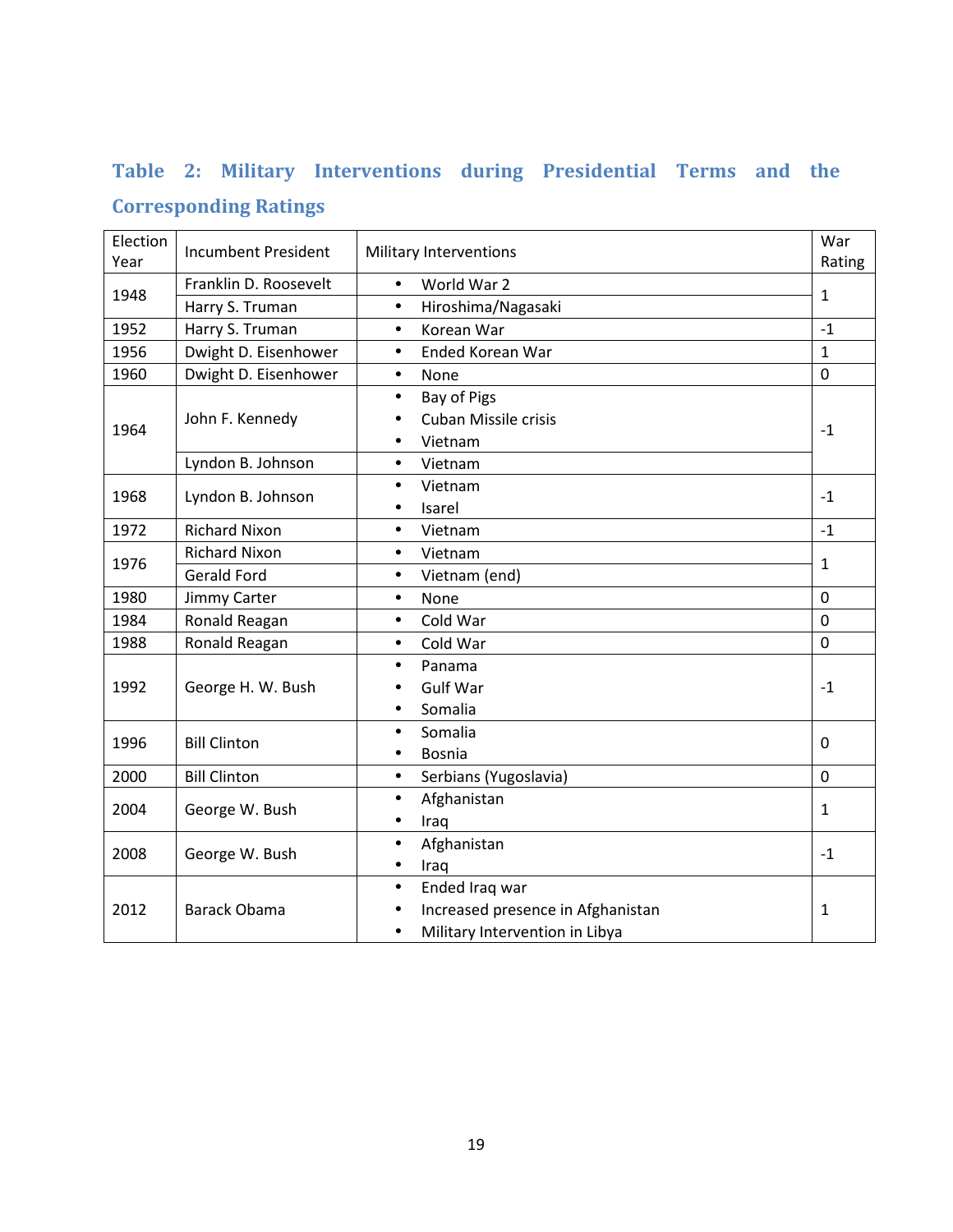| Election |                            | of Gallup<br>Period | Rating |                    | Average Gallup |                |
|----------|----------------------------|---------------------|--------|--------------------|----------------|----------------|
| Year     | <b>Incumbent President</b> | Measurement         |        | June Gallup Rating | Rating         | Gallup Index   |
|          |                            |                     | 39     |                    |                |                |
| 1948     | Harry S. Truman            | May 27-June1        |        | 39.5               | 55.6           | $\mathbf{1}$   |
|          |                            | June 17-23          | 40     |                    |                |                |
| 1952     |                            | May 29-June 3       | 31     | 31.5               | 36.5           | 0              |
|          | Harry S. Truman            | June 14-19          | 32     |                    |                |                |
| 1956     | Dwight D. Eisenhower       | May 30-June 4       | $71\,$ | 72                 | 69.6           | 2              |
|          |                            | June 14-19          | 73     |                    |                |                |
| 1960     | Dwight D. Eisenhower       | June 15-20          | 61     | 59                 | 60.5           | $\overline{2}$ |
|          |                            | June 29-July 4      | 57     |                    |                |                |
|          |                            | June 3-8            | 74     |                    |                |                |
| 1964     | Lyndon B. Johnson          | June 10-15          | 74     | 74                 | 74.2           | $\overline{2}$ |
|          |                            | June 24-29          | 74     |                    |                |                |
| 1968     | Lyndon B. Johnson          | June 12-17          | 42     | 41                 | 50.3           | $\mathbf{1}$   |
|          |                            | June 25-30          | 40     |                    |                |                |
| 1972     | <b>Richard Nixon</b>       | June 15-18          | 59     | 57.5               | 55.8           | 1              |
|          |                            | June 22-25          | 56     |                    |                |                |
| 1976     | Gerald Ford                | June 10-13          | 45     | 45                 | 47.2           | $\mathbf{1}$   |
|          |                            | May 29-June 1       | 38     |                    | 45.5           | $\mathbf{1}$   |
| 1980     | Jimmy Carter               | June 12-15          | 32     | 33.6               |                |                |
|          |                            | June 26-29          | 31     |                    |                |                |
|          |                            | June 5-7            | 55     | 54                 | 50.3           | $\mathbf{1}$   |
| 1984     | Ronald Reagan              | June 21-24          | 54     |                    |                |                |
|          |                            | June 28-July 1      | 53     |                    |                |                |
|          |                            | June 9-12           | 51     | 50                 | 55.3           | 1              |
| 1988     | Ronald Reagan              | June 23-26          | 48     |                    |                |                |
|          |                            | June 30-Jul 6       | 51     |                    |                |                |
|          |                            | <b>June 3-6</b>     | 37     |                    |                |                |
| 1992     | George H. W. Bush          | June 11-13          | 37     | 37.3               | 60.9           | 2              |
|          |                            | June 25-29          | 38     |                    |                |                |
| 1996     | <b>Bill Clinton</b>        | June 17-18          | 58     | 55                 | 49.6           | $\mathbf{1}$   |
|          |                            | June 26-29          | 52     |                    |                |                |
| 2000     | <b>Bill Clinton</b>        | <b>June 5-6</b>     | 60     | 57.5               | 60.6           | $\overline{2}$ |
|          |                            | June 21-24          | 55     |                    |                |                |
| 2004     | George W. Bush             | <b>June 2-5</b>     | 49     | 48.5               | 62.2           |                |
|          |                            | June 20-22          | 48     |                    |                | $\overline{2}$ |
| 2008     | George W. Bush             | June 8-11           | 30     | 29                 | 36.5           | $\mathbf 0$    |
|          |                            | June 14-18          | 28     |                    |                |                |
|          |                            | May 27-June 2       | 46     |                    |                |                |
|          |                            | <b>June 3-9</b>     | 47     |                    |                |                |
| 2012     | Barack Obama               | June 10-16          | 46     | 46.4               | 49.0           | $\mathbf{1}$   |
|          |                            | June 17-23          | 46     |                    |                |                |
|          |                            | June 24-30          | 47     |                    |                |                |

## **Table 3: Gallup Ratings**

Source: Gallup Presidential Poll (2012)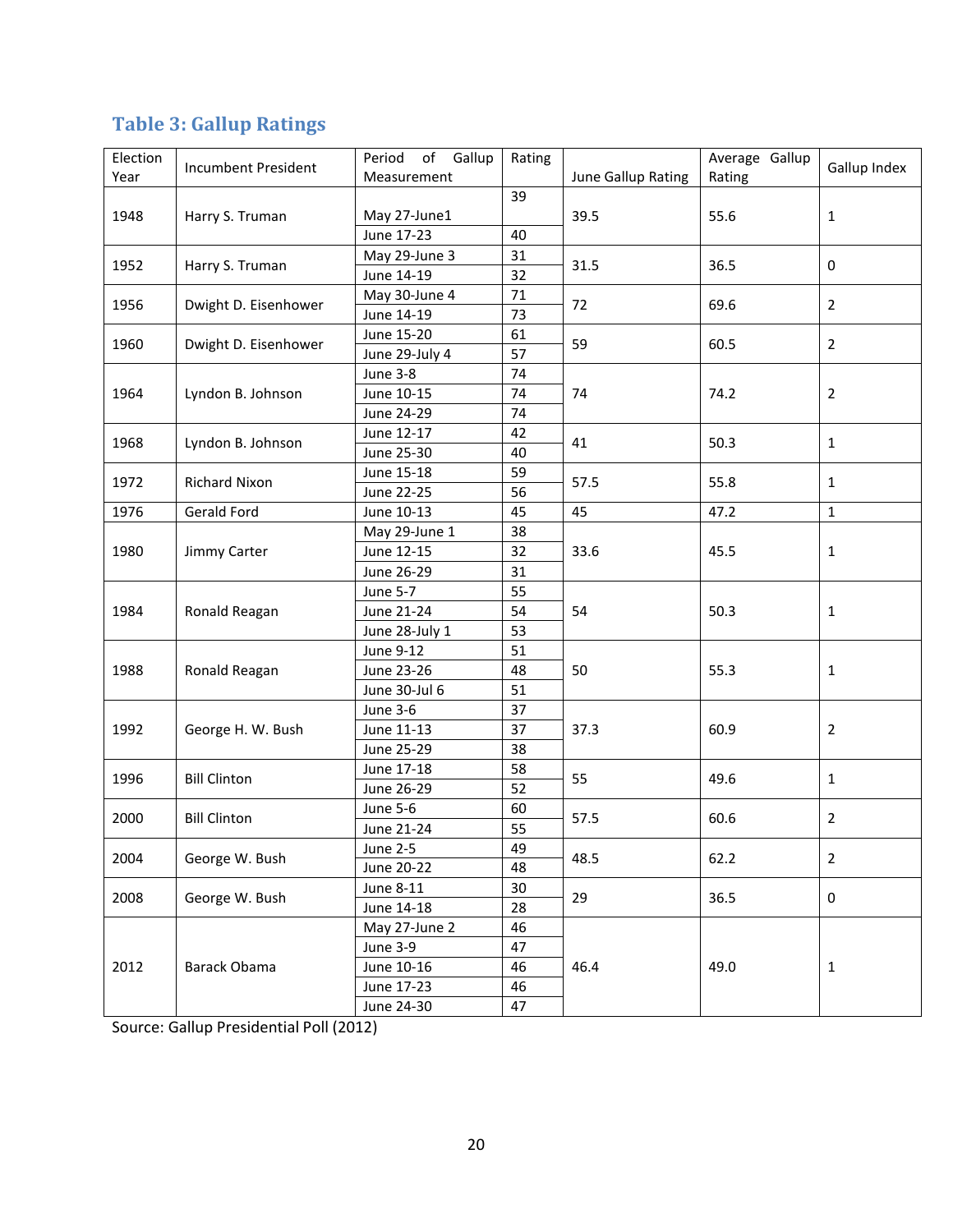|      | Incumbent  | Midterm<br><b>Election Year</b> | <b>House Seats</b> |            | House <sub>Result</sub> | Senate Seats |        | Senate <sub>Result</sub> | Midterm |
|------|------------|---------------------------------|--------------------|------------|-------------------------|--------------|--------|--------------------------|---------|
| Year |            |                                 | Democrati          | Republican |                         | Democ        | Repu   |                          | Values  |
|      | Party      |                                 | с                  |            |                         | ratic        | blican |                          |         |
| 1948 | Democratic | 1944                            | 243                | 190        | $^{\mbox{-}}1$          | 57           | 38     | $-1$                     | $-1.00$ |
|      |            | 1946                            | 188                | 246        |                         | 45           | 51     |                          |         |
| 1952 | Democratic | 1948                            | 263                | 171        | $\mathbf{1}$            | 54           | 42     | $\mathbf{1}$             | 1.00    |
|      |            | 1950                            | 234                | 199        |                         | 48           | 47     |                          |         |
| 1956 | Republican | 1952                            | 213                | 221        | $\text{-}1$             | 46           | 48     | $\text{-}1$              | $-1.00$ |
|      |            | 1954                            | 232                | 203        |                         | 48           | 47     |                          |         |
| 1960 | Republican | 1956                            | 234                | 201        | $\text{-}1$             | 49           | 47     | $\text{-}1$              | $-1$    |
|      |            | 1958                            | 283                | 153        |                         | 64           | 34     |                          |         |
| 1964 |            | 1960                            | 262                | 175        | $\mathbf{1}$            | 64           | 36     | $\mathbf{1}$             | 1.00    |
|      | Democrat   | 1962                            | 258                | 176        |                         | 67           | 33     |                          |         |
| 1968 |            | 1964                            | 295                | 140        | $\mathbf{1}$            | 68           | 32     | 1                        | 1.00    |
|      | Democrat   | 1966                            | 248                | 187        |                         | 64           | 36     |                          |         |
| 1972 |            | 1968                            | 243                | 192        | $^{\mbox{-}}1$          | 58           | 42     | $\text{-}1$              | $-1.00$ |
|      | Republican | 1970                            | 255                | 180        |                         | 54           | 44     |                          |         |
| 1976 | Republican | 1972                            | 242                | 192        | $^{\mbox{-}}1$          | 56           | 42     | $\text{-}1$              | $-1.00$ |
|      |            | 1974                            | 291                | 144        |                         | 61           | 37     |                          |         |
| 1980 | Democrat   | 1976                            | 292                | 143        | $\mathbf{1}$            | 61           | 38     | $\mathbf{1}$             | 1.00    |
|      |            | 1978                            | 277                | 158        |                         | 58           | 41     |                          |         |
| 1984 | Republican | 1980                            | 242                | 192        | $-1$                    | 46           | 53     | $\mathbf{1}$             | $-0.63$ |
|      |            | 1982                            | 269                | 166        |                         | 46           | 54     |                          |         |
| 1988 | Republican | 1984                            | 253                | 182        | $-1$                    | 47           | 53     | $-1$                     | $-0.63$ |
|      |            | 1986                            | 258                | 177        |                         | 55           | 45     |                          |         |
| 1992 | Republican | 1988                            | 260                | 175        | $^{\rm -1}$             | 55           | 45     | $-1$                     | $-1.00$ |
|      |            | 1990                            | 267                | 167        |                         | 56           | 44     |                          |         |
| 1996 | Democrat   | 1992                            | 258                | 176        | $^{\rm -1}$             | 57           | 43     | $\text{-}1$              | $-1.00$ |
|      |            | 1994                            | 204                | 230        |                         | 48           | 52     |                          |         |
| 2000 | Democrat   | 1996                            | 207                | 226        | $^{\rm -1}$             | 45           | 55     | $-1$                     | $-1.00$ |
|      |            | 1998                            | 211                | 223        |                         | 45           | 55     |                          |         |
| 2004 | Republican | 2000                            | 212                | 221        | $\mathbf{1}$            | 50           | 50     | 1                        | 1.00    |
|      |            | 2002                            | 204                | 229        |                         | 48           | 51     |                          |         |
| 2008 | Republican | 2004                            | 202                | 232        | $-1$                    | 44           | 55     | 0                        | $-0.82$ |
|      |            | 2006                            | 233                | 202        |                         | 49           | 49     |                          |         |
| 2012 | Democrat   | 2008                            | 256                | 178        | $^{\rm -1}$             | 55           | 41     | 1                        |         |
|      |            | 2010                            | 193                | 242        |                         | 51           | 47     |                          | $-0.63$ |

# **Table 4: Midterm Elections Results (1944-2010)**

Source: Office of the Clerk (2010)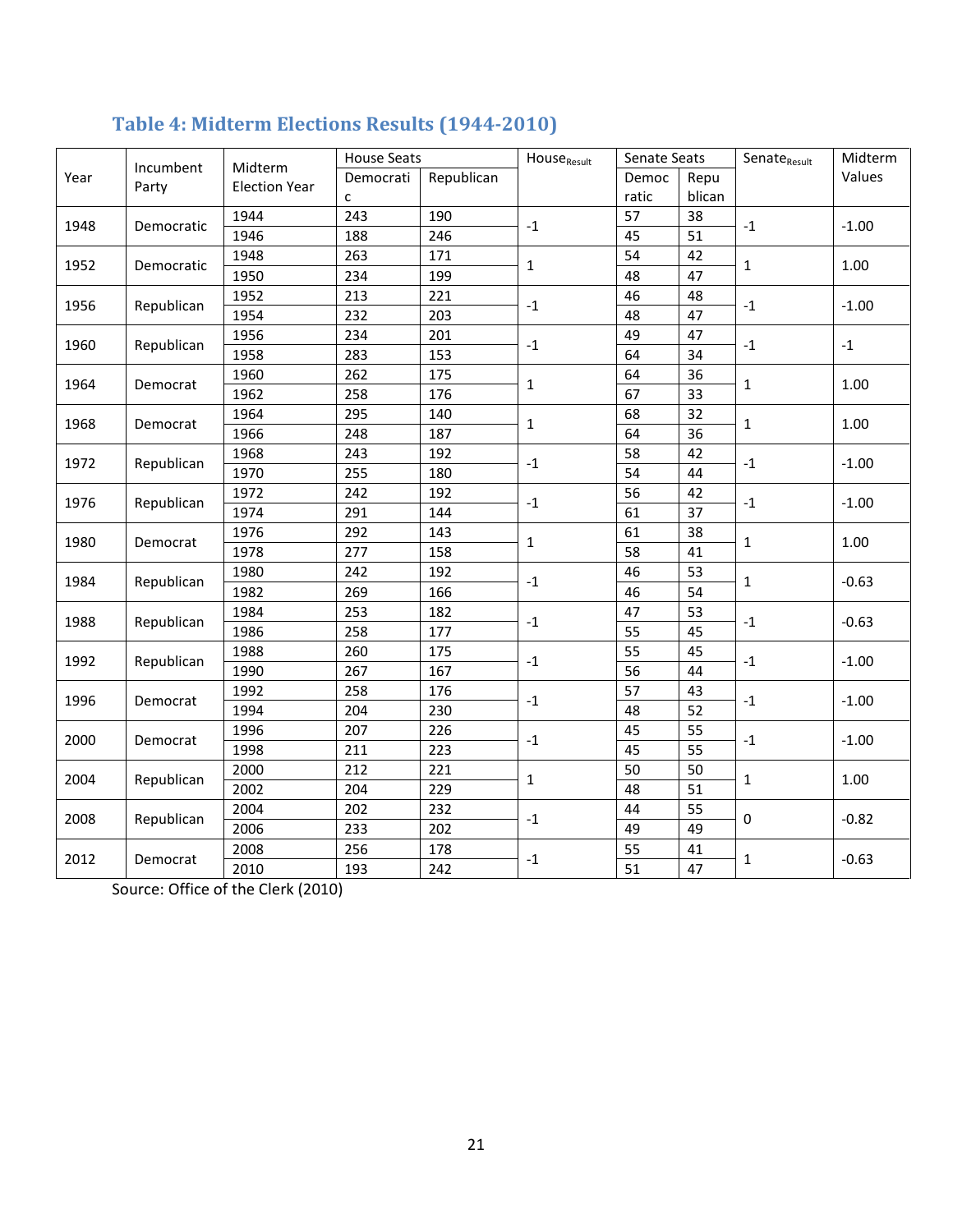| Year | Unemployment  | Interest      | Inflation | Healthcare      | Growth Rate |  |
|------|---------------|---------------|-----------|-----------------|-------------|--|
|      | Rate $(\%)^a$ | Rate $(\%)^b$ | $(\%)^c$  | Budget $(\%)^d$ | $(\%)^e$    |  |
| 1944 | N/A           | N/A           | 0.000     | 1.228           | 4.279       |  |
| 1948 | 3.800         | N/A           | 0.000     | 3.679           | 3.579       |  |
| 1952 | 3.000         | N/A           | 2.362     | 3.070           | 0.691       |  |
| 1956 | 4.100         | 2.730         | 1.935     | 3.567           | $-1.451$    |  |
| 1960 | 5.500         | 3.210         | 1.967     | 4.692           | 0.377       |  |
| 1964 | 5.200         | 3.500         | 1.260     | 4.777           | 5.109       |  |
| 1968 | 3.600         | 5.660         | 3.139     | 5.924           | 5.043       |  |
| 1972 | 5.600         | 4.440         | 4.815     | 7.739           | 5.914       |  |
| 1976 | 7.700         | 5.050         | 7.630     | 9.854           | 3.751       |  |
| 1980 | 7.100         | 13.350        | 7.831     | 9.842           | $-3.597$    |  |
| 1984 | 7.500         | 10.230        | 5.259     | 9.771           | 5.440       |  |
| 1988 | 5.500         | 7.570         | 2.906     | 9.419           | 2.178       |  |
| 1992 | 7.500         | 3.520         | 3.280     | 11.600          | 2.662       |  |
| 1996 | 5.400         | 5.300         | 2.062     | 11.594          | 3.121       |  |
| 2000 | 4.000         | 6.240         | 1.605     | 10.543          | 1.219       |  |
| 2004 | 5.500         | 1.350         | 2.325     | 11.889          | 2.690       |  |
| 2008 | 5.800         | 1.920         | 3.052     | 13.000          | 0.220       |  |
| 2012 | N/A           | N/A           | N/A       | N/A             | 1.620       |  |

### **Table 5a: Macroeconomic Variables**

a: Bureau of Labor Statistics (2012b), b: Federal Reserve (2012), c: Fair(2006,2008), d: Bureau of Economic Analysis (2012), e: Fair (2006, 2008,2012)